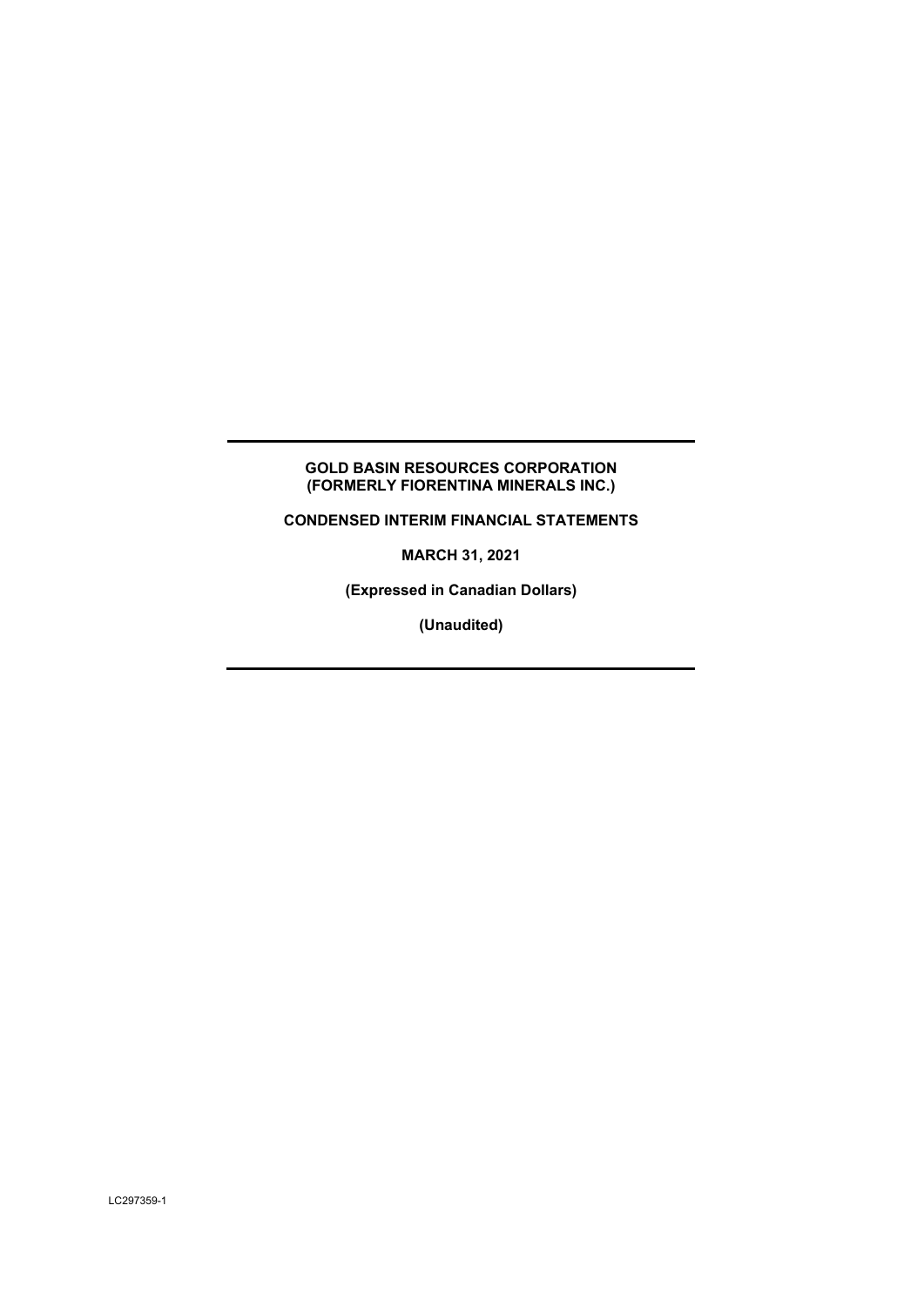# **NOTICE OF NO AUDITOR REVIEW OF INTERIM FINANCIAL STATEMENTS**

Under National Instrument 51-102, Part 4, subsection 4.3(3)(a), if an auditor has not performed a review of the condensed interim financial statements, they must be accompanied by a notice indicating that the condensed interim financial statements have not been reviewed by an auditor.

The accompanying unaudited condensed interim financial statements of the Company have been prepared by and are the responsibility of the Company's management. The unaudited condensed interim financial statements have been prepared using accounting policies in compliance with International Financial Reporting Standards for the preparation of unaudited condensed interim financial statements and are in accordance with International Accounting Standard 34 - Interim Financial Reporting.

The Company's independent auditor has not performed a review of these unaudited condensed interim financial statements in accordance with standards established by the Chartered Professional Accountants of Canada for a review of interim financial statements by an entity's auditor.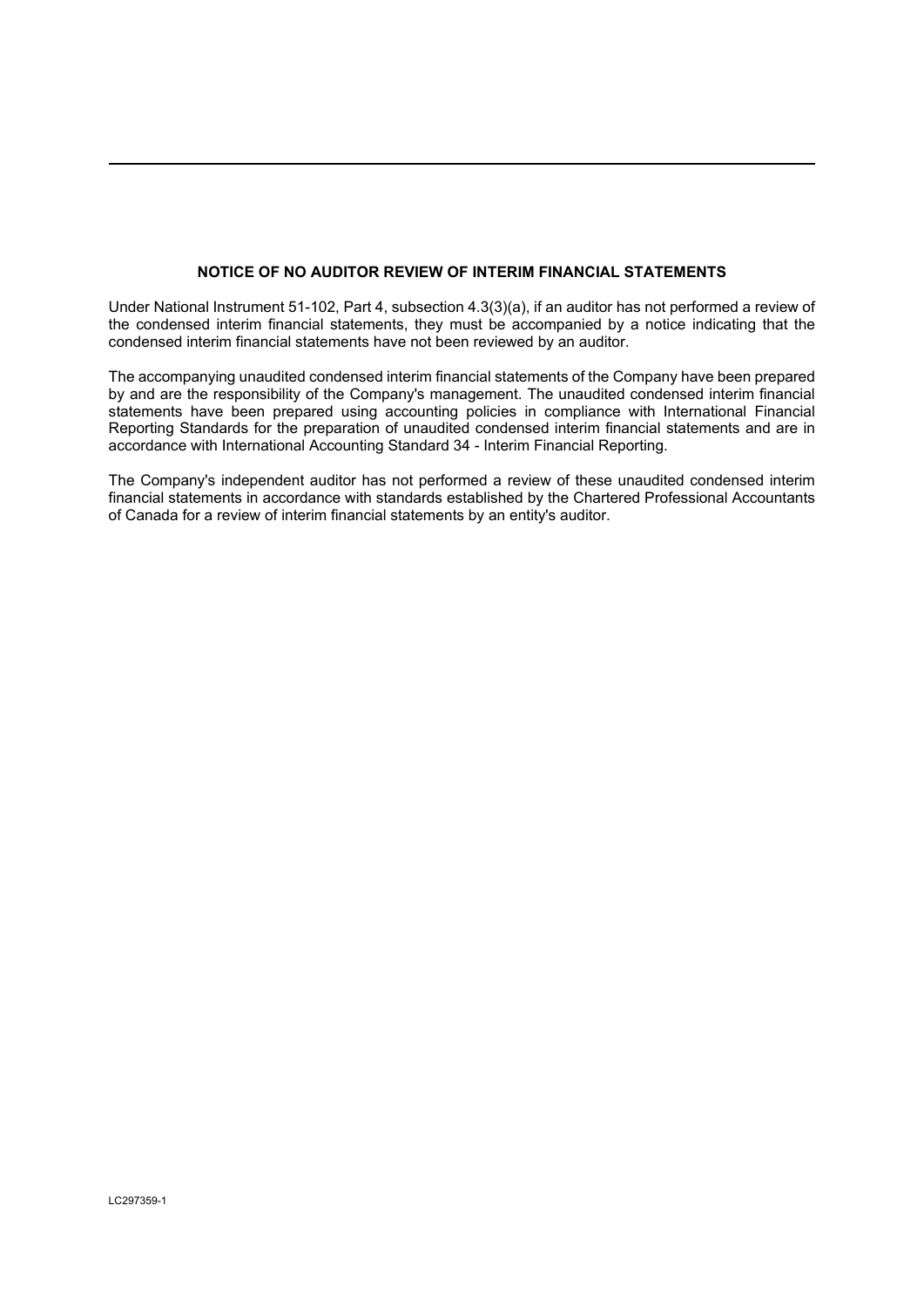# **GOLD BASIN RESOURCES CORPORATION (FOMERLY FIORENTINA MINERALS INC.) CONDENSED INTERIM STATEMENTS OF FINANCIAL POSITION AT MARCH 31,2021 AND DECEMBER 31, 2020**

(Expressed in Canadian dollars) (Unaudited)

|                                                       | <b>Note</b>    | March 31,<br>2021 | December 31,<br>2020 |
|-------------------------------------------------------|----------------|-------------------|----------------------|
| <b>ASSETS</b>                                         |                | \$                | \$                   |
| <b>CURRENT</b>                                        |                |                   |                      |
|                                                       |                |                   |                      |
| Cash                                                  |                | 1,216,525         | 2,208,496            |
| Amounts receivable<br>Prepaid expense                 |                | 45,839<br>86,583  | 34,271<br>110,732    |
|                                                       |                |                   |                      |
|                                                       |                | 1,348,947         | 2,353,499            |
| <b>EXPLORATION AND EVALUATION ASSETS</b>              | 6              | 14,040,380        | 13,359,787           |
| <b>EQUIPMENT</b>                                      | 11             | 7,641             | 7,772                |
| RIGHT-OF-USE ASSET                                    | 12             | 21,454            | 25,470               |
| <b>TOTAL ASSETS</b>                                   |                | 15,418,422        | 15,746,528           |
|                                                       |                |                   |                      |
| <b>LIABILITIES</b>                                    |                |                   |                      |
| <b>CURRENT</b>                                        |                |                   |                      |
| Accounts payable and accrued liabilities              |                | 371,292           | 393,311              |
| Lease liability                                       | 12             | 8,085             | 7,490                |
|                                                       |                | 379,377           | 400,801              |
| <b>LEASE LIABILITY</b>                                | 12             | 12,903            | 13,227               |
| <b>TOTAL LIABILITIES</b>                              |                | 392,280           | 414,028              |
|                                                       |                |                   |                      |
| <b>SHAREHOLDERS' EQUITY</b>                           |                |                   |                      |
| <b>SHARE CAPITAL</b>                                  | 7              | 16,548,046        | 16,548,046           |
| <b>CONTRIBUTED SURPLUS</b>                            | $\overline{7}$ | 2,198,417         | 2,193,417            |
| ACCUMULATED OTHER COMPREHENSIVE INCOME                |                | (2,301)           | 6,230                |
| <b>DEFICIT</b>                                        |                | (3,718,020)       | (3, 415, 193)        |
| TOTAL SHAREHOLDERS' EQUITY                            |                | 15,026,142        | 15,332,500           |
| TOTAL LIABILITIES AND SHAREHOLDERS' EQUITY            |                | 15,418,422        | 15,746,528           |
| NATURE OF BUSINESS AND CONTINUING OPERATIONS (Note 1) |                |                   |                      |

SUBSEQUENT EVENTS (Note 14)

Approved and authorized for issue on behalf of the Board on May 28, 2021

*"Michael Povey"* Director *"Charles Straw"* Director

The accompanying notes are an integral part of these condensed interim financial statements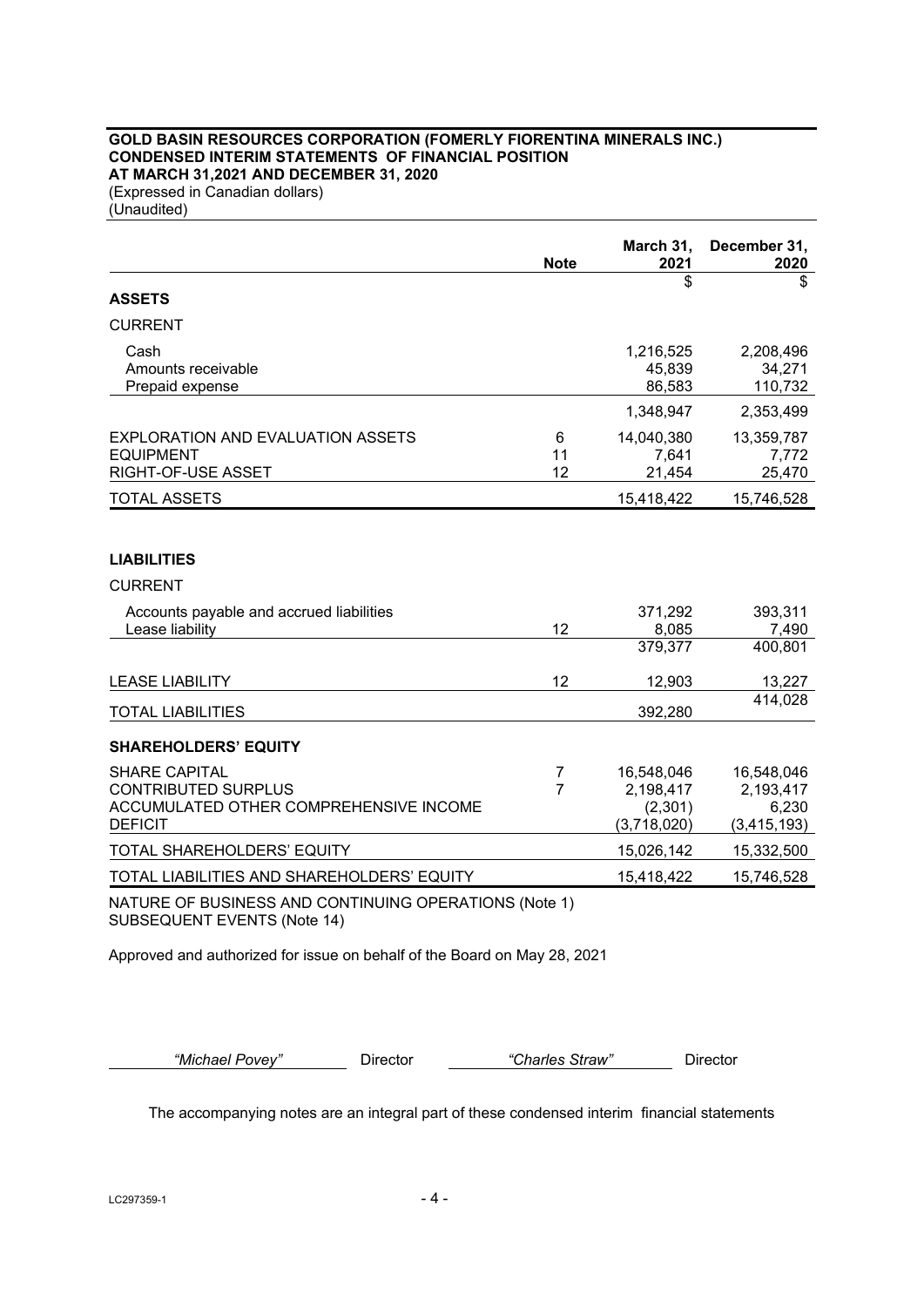# **GOLD BASIN RESOURCES CORPORATION (FOMERLY FIORENTINA MINERALS INC.) CONDENSED INTERIM STATEMENTS OF LOSS AND COMPREHENSIVE LOSS**

(Expressed in Canadian dollars) (Unaudited)

|                                                      |             | <b>Three Months</b><br>ended March, | <b>Three Months</b><br>ended March, |
|------------------------------------------------------|-------------|-------------------------------------|-------------------------------------|
|                                                      | <b>Note</b> | 2021<br>\$                          | 2020<br>\$                          |
| <b>EXPENSES</b>                                      |             |                                     |                                     |
| Advertising and promotion                            |             | 23,014                              |                                     |
| Amortization; right-of-use asset                     | 12          | 3,460                               |                                     |
| Consulting                                           |             | 32,829                              |                                     |
| Filing fees                                          |             | 2,250                               | 2,974                               |
| Foreign exchange                                     |             | (806)                               |                                     |
| Insurance                                            |             |                                     |                                     |
| Interest and accretion                               | 12          | 794                                 |                                     |
| Listing fees                                         |             | 34,600                              |                                     |
| Management fees                                      | 8           | 101,834                             | 13,000                              |
| Office and administrative                            |             | 22.317                              | 3,594                               |
| Professional fees                                    | 8           | 80,534                              | 5,541                               |
| Rent                                                 | 8           |                                     | 2,250                               |
| Share-based payments                                 | 7,8         |                                     |                                     |
| Travel                                               |             | 2,002                               |                                     |
| Total expenses                                       |             | 302,827                             | 27,359                              |
| <b>OTHER ITEM</b>                                    |             |                                     |                                     |
| Impairment of exploration and evaluation assets      |             |                                     |                                     |
| <b>NET LOSS</b>                                      |             | 302,827                             | 27,359                              |
| <b>OTHER ITEM</b>                                    |             |                                     |                                     |
| Foreign currency translation                         |             |                                     |                                     |
| TOTAL COMPREHENSIVE LOSS                             |             | 302,827                             | 27,359                              |
|                                                      |             |                                     |                                     |
| LOSS PER SHARE - Basic and diluted                   |             | \$ (0.01)                           | \$ (0.02)                           |
| WEIGHTED AVERAGE NUMBER OF COMMON SHARES OUTSTANDING |             | 71,016,528                          | 13,298,001                          |

The accompanying notes are an integral part of these condensed interim financial statements.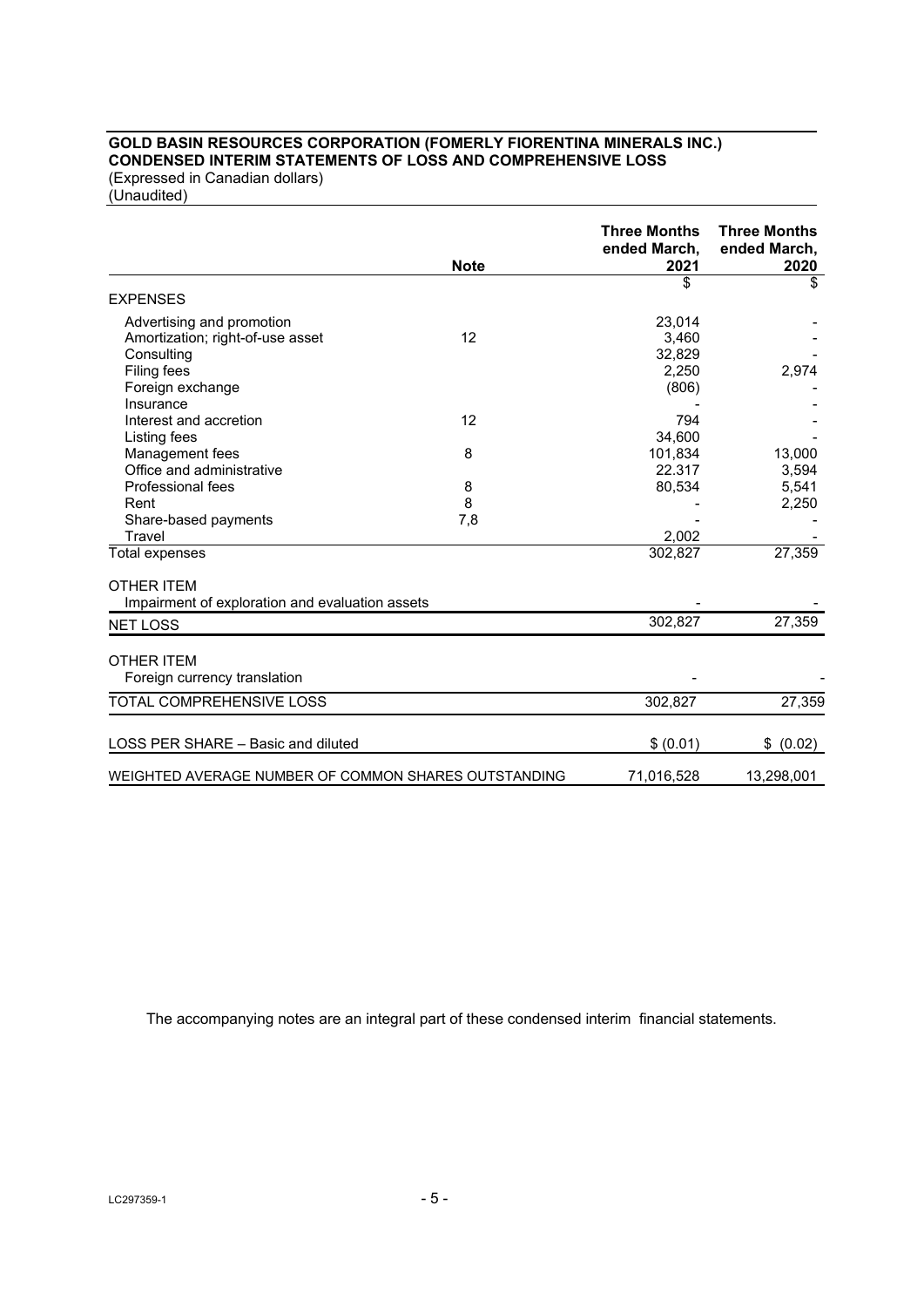### **GOLD BASIN RESOURCES CORPORATION (FOMERLY FIORENTINA MINERALS INC.) CONDENSED INTERIM STATEMENTS OF CHANGES IN EQUITY**  (Expressed in Canadian dollars)

(Unaudited)

|                                              | <b>Common Shares</b>       |              |                                      |                                                                     |                      |               |
|----------------------------------------------|----------------------------|--------------|--------------------------------------|---------------------------------------------------------------------|----------------------|---------------|
|                                              | Number of<br><b>Shares</b> | Amount<br>\$ | <b>Contributed</b><br><b>Surplus</b> | <b>Accumulated</b><br><b>Other</b><br>Comprehensive<br>Income<br>ß. | <b>Deficit</b><br>\$ | Total         |
|                                              |                            |              |                                      |                                                                     |                      |               |
| Balance, December 31, 2019                   | 13,298,001                 | 477,058      | 93,301                               |                                                                     | (268, 641)           | 301,718       |
| Options exercised                            | 200,000                    | 20,000       |                                      |                                                                     |                      | 20,000        |
| Shares issued for cash                       | 23,647,826                 | 4,729,565    |                                      |                                                                     |                      | 4,729,565     |
| Shares issued for exploration and evaluation | 33,000,001                 | 11,825,000   |                                      |                                                                     |                      | 11,825,000    |
| Warrants exercised                           | 870,700                    | 44,570       |                                      |                                                                     |                      | 39,570        |
| Share issuance costs                         |                            | (543, 147)   | 283,681                              |                                                                     |                      | (259, 466)    |
| Share-based payments                         |                            |              | 1,816,435                            |                                                                     |                      | 1,816,435     |
| Foreign currency translation                 |                            |              |                                      | 6,230                                                               |                      | 6,230         |
| Net loss for the year                        |                            |              |                                      | $\overline{a}$                                                      | (3, 146, 552)        | (3, 146, 552) |
| Balance, December 31, 2020                   | 70,916,528                 | 16,548,046   | 2,193,417                            | 6,230                                                               | (3, 415, 193)        | 15,332,500    |
| Warrants exercised                           | 100,000                    | 5,000        |                                      |                                                                     |                      | 5,000         |
| Foreign currency translation                 |                            |              |                                      | (8,531)                                                             |                      | (8, 531)      |
| Net loss for the year                        |                            |              |                                      |                                                                     | (302, 827)           | (302, 827)    |
| Balance, March 31, 2020                      | 71,016,528                 | 16,553,046   | 2,193,417                            | (2,301)                                                             | (3, 415, 193)        | 15,026,142    |

The accompanying notes are an integral part of these condensed interim financial statements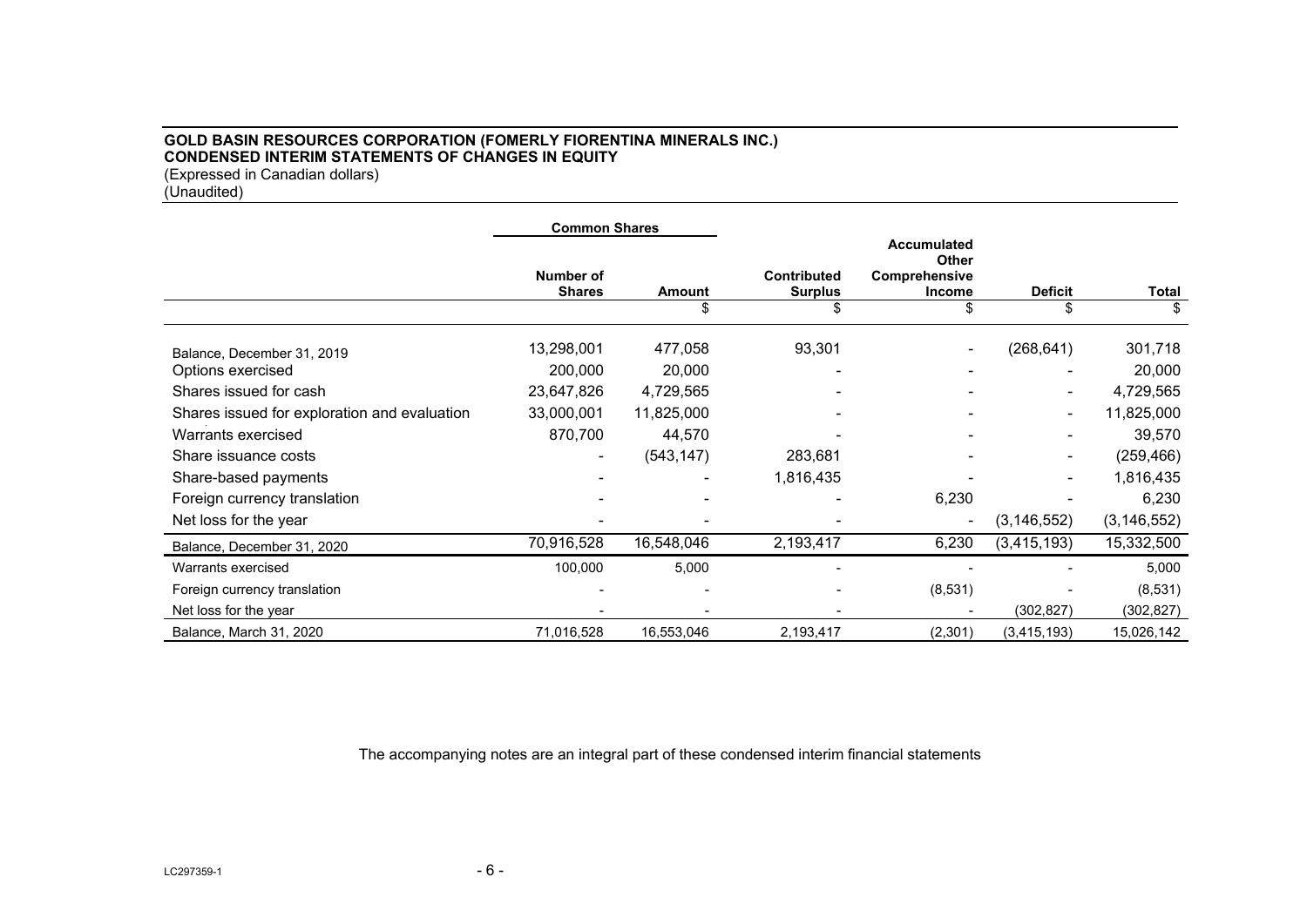# **GOLD BASIN RESOURCES CORPORATION (FOMERLY FIORENTINA MINERALS INC.) CONDENSED INTERIM STATEMENTS OF CASH FLOWS**

(Expressed in Canadian dollars) (Unaudited)

|                                                       | <b>Three Months</b><br>ended March,<br>2021 | <b>Three Months</b><br>ended March,<br>2020 |
|-------------------------------------------------------|---------------------------------------------|---------------------------------------------|
| <b>CASH PROVIDED BY (USED IN):</b>                    | \$                                          | \$                                          |
| <b>OPERATING ACTIVITIES</b>                           |                                             |                                             |
|                                                       |                                             |                                             |
| Net loss for the year                                 | (302, 827)                                  | (27, 359)                                   |
| Item not involving cash:<br>Right-of-use amortization | 4,016                                       |                                             |
| Interest and accretion expense                        | 595                                         |                                             |
| Changes in non-cash working capital balances:         |                                             |                                             |
| Amounts receivable                                    | (11, 568)                                   | 6,774                                       |
| Prepaid expenses                                      | 24,149                                      |                                             |
| Accounts payable and accrued liabilities              | (22, 019)                                   | 6,494                                       |
| Cash used in operating activities                     | (307, 655)                                  | (14,091)                                    |
| <b>INVESTING ACTIVITIES</b>                           |                                             |                                             |
| Exploration and evaluation asset                      | (680,593)                                   |                                             |
| Cash used in investing activities                     | (680, 593)                                  |                                             |
| <b>FINANCING ACTIVITIES</b>                           |                                             |                                             |
| Warrants exercised                                    | 5,000                                       |                                             |
| Cash provided by financing activities                 | 5,000                                       |                                             |
| <b>CHANGE IN CASH</b>                                 | (983, 248)                                  | (14,091)                                    |
| EFFECT OF FOREIGN EXCHANGE RATE CHANGES ON CASH       | (8, 724)                                    |                                             |
| CASH, BEGINNING OF PERIOD                             | 2,208,496                                   | 162,950                                     |
| CASH, END OF PERIOD                                   | 1,126,525                                   | 148,859                                     |
| SUPPLEMENTAL CASH DISCLOSURES                         |                                             |                                             |
| Interest paid                                         | \$                                          | \$                                          |
| Income taxes paid                                     | \$                                          | \$                                          |
| NON-CASH TRANSACTIONS                                 |                                             |                                             |
| Shares issued for mineral property                    | \$                                          | \$                                          |

The accompanying notes are an integral part of these condensed interim financial statements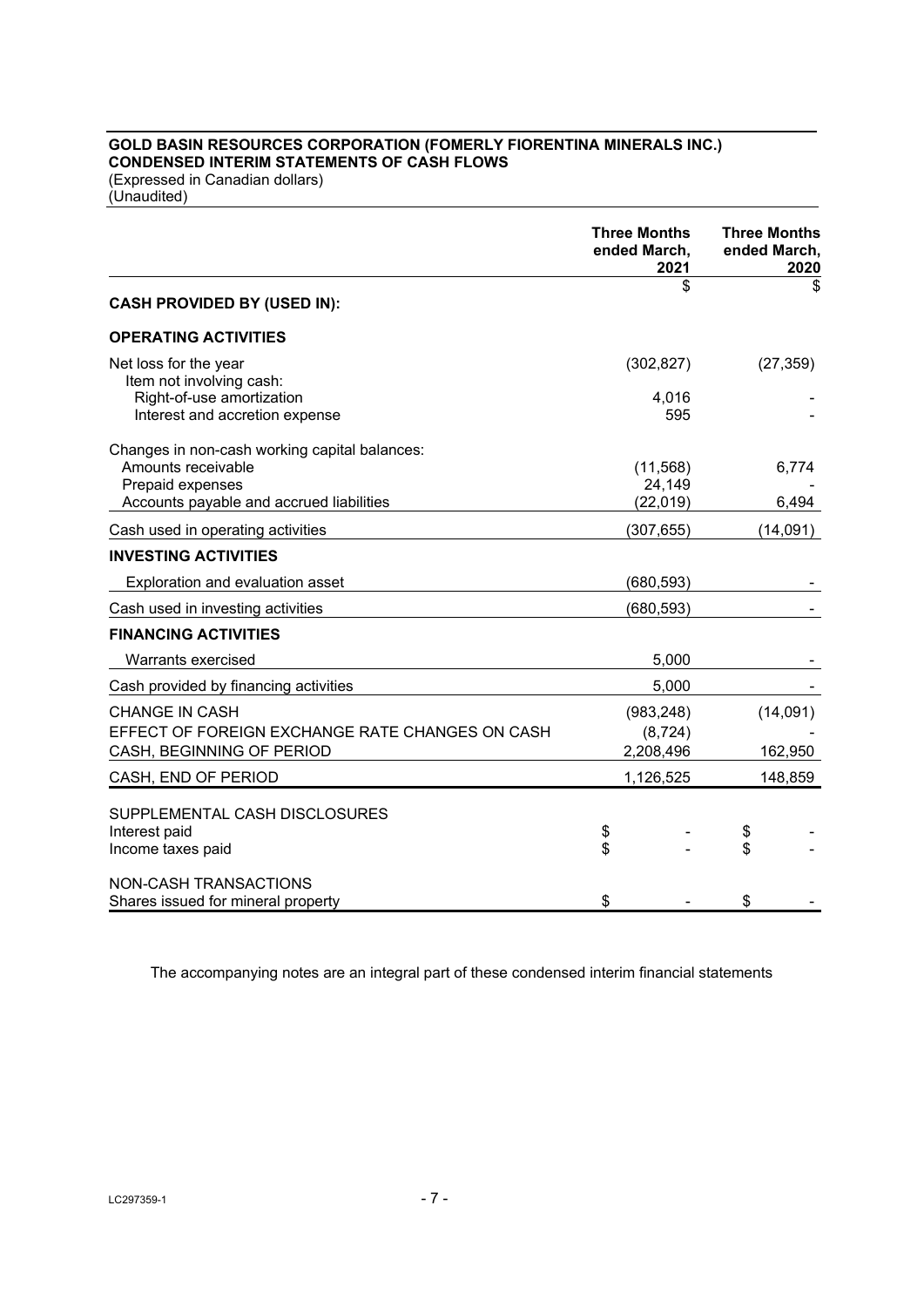### 1. NATURE OF BUSINESS AND CONTINUING OPERATIONS

Gold Basin Resources Corporation (formerly Fiorentina Minerals Inc.) ("the Company") was incorporated on November 24, 2017 under the laws of British Columbia. The address of the Company's corporate office and its principal place of business is Suite 1170 – 1040 West Georgia Street, Vancouver, British Columbia, Canada. The Company's common shares trade on the Canadian Stock Exchange under the symbol "GXX" and are listed on the OTCQB Venture Market under the symbol "GXXFF".

The Company's principal business activities include the acquisition and exploration of mineral property assets. As at March 31, 2020, the Company had not yet determined whether the Company's mineral property assets contain ore reserves that are economically recoverable. The recoverability of amount shown for exploration and evaluation assets is dependent upon the discovery of economically recoverable reserves, confirmation of the Company's interest in the underlying mineral claims, the ability of the Company to obtain the necessary financing to complete the development of and the future profitable production from the property or realizing proceeds from its disposition. The outcome of these matters cannot be predicted at this time and the uncertainties cast significant doubt upon the Company's ability to continue as a going concern.

The Company had a deficit of \$ 3,718,020 as at March 31, 2021, which has been funded by the issuance of equity. The Company's ability to continue its operations and to realize its assets at their carrying values is dependent upon obtaining additional financing and generating revenues sufficient to cover its operating costs.

These condensed interim financial statements do not give effect to any adjustments which would be necessary should the Company be unable to continue as a going concern and therefore be required to realize its assets and discharge its liabilities in other than the normal course of business and at amounts different from those reflected in these condensed interim financial statements.

In March 2020, the World Health Organization declared coronavirus COVID-19 a global pandemic. This contagious disease outbreak, which has continued to spread, and any related adverse public health developments, has adversely affected workforces, economies, and financial markets globally, potentially leading to an economic downturn. At this point, the impact on the Company has been minimal. The Company continues to monitor the situation and is taking all necessary precautions in order to follow rules and best practices as set out by the federal and provincial governments.

#### 2. BASIS OF CONSOLIDATION

The condensed interim financial statements include the accounts of the Company and its wholly-owned subsidiaries. All significant intercompany balances, transactions and any unrealized gains and losses arising from intercompany transactions, have been eliminated. The Company's subsidiaries are presented in the table below.

| Entity                                                               | Country of<br>Incorporation | <b>Effective</b><br><b>Economic Interest</b> |
|----------------------------------------------------------------------|-----------------------------|----------------------------------------------|
| Gold Basin Resources (Arizona), Inc.<br>("Gold Basin Arizona")       | USA                         | 100%                                         |
| Gold Basin Resources (Australia) Pty Ltd<br>("Gold Basin Australia") | Australia                   | 100%                                         |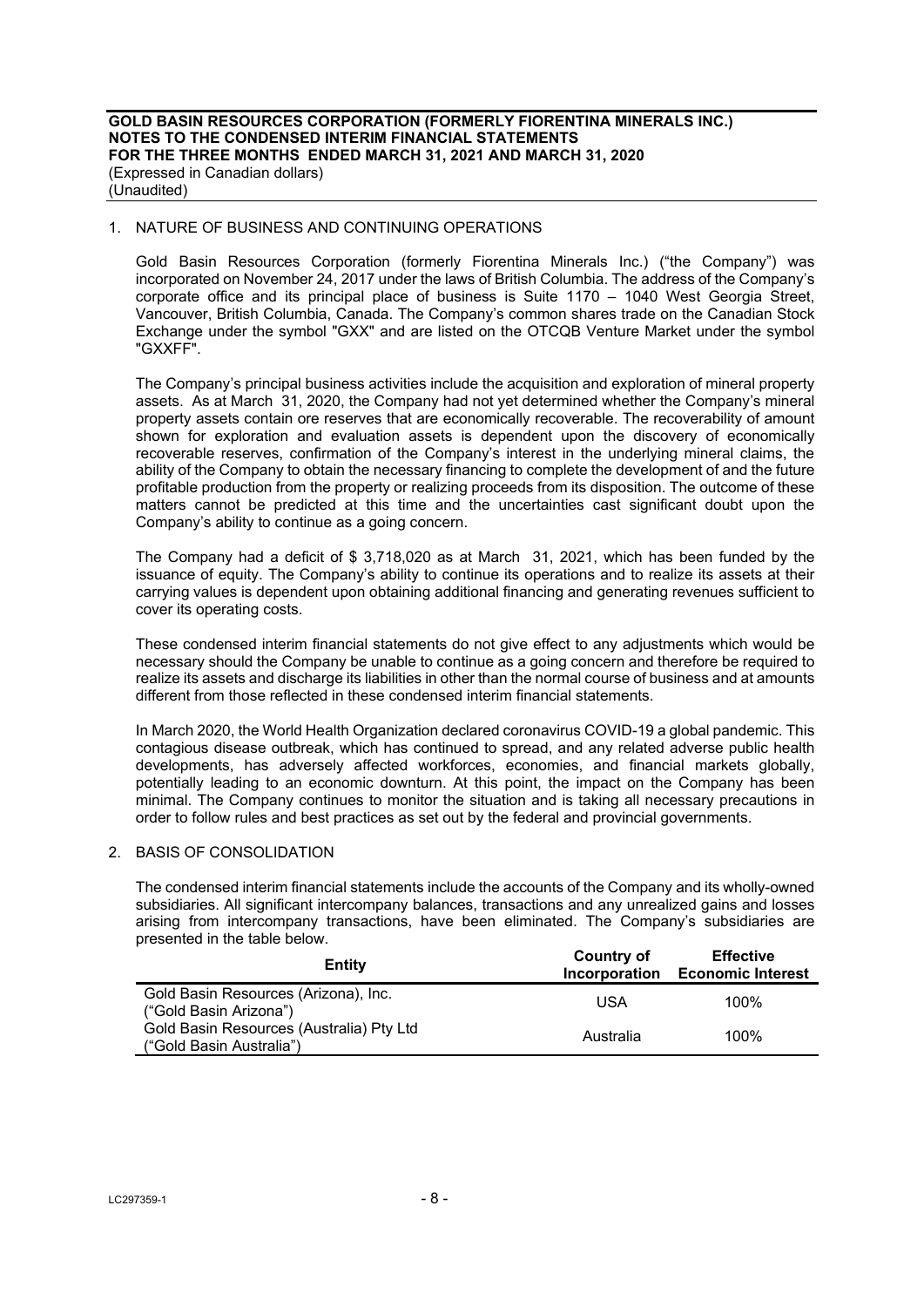**GOLD BASIN RESOURCES CORPORATION (FORMERLY FIORENTINA MINERALS INC.) NOTES TO THE CONDENSED INTERIM FINANCIAL STATEMENTS FOR THE THREE MONTHS ENDED MARCH 31, 2021 AND MARCH 31, 2020**  (Expressed in Canadian dollars) (Unaudited)

Statement of Compliance

These condensed interim financial statements, have been prepared in accordance with International Financial Reporting Standards ("IFRS"), as issued by the International Accounting Standards Board ("IASB") applicable to the preparation of interim financial statements, being IAS 34, Interim Financial Reporting. As a result, certain disclosures included in the annual financial statements prepared in accordance with IFRS have been condensed or omitted. Accordingly, these condensed interim financial statements should be read in conjunction with the Company's audited annual financial statements for the year ended December 31, 2020. In preparation of these condensed interim financial statements, the Company has consistently applied the same accounting policies as disclosed in Note 2 to the audited annual financial statements for the year ended December 31, 2020, except for the adoption of new standards and interpretations as of January 1, 2019.

These condensed interim financial statements were approved by the Board of Directors on May 28, 2021.

#### .3. SIGNIFICANT ACCOUNTING POLICIES

a) Statement of compliance

These condensed interim financial statements have been prepared in accordance with International Financial Reporting Standards ("IFRS") issued by the International Accounting Standards Board ("IASB").

These condensed interim financial statements were authorized for issue in accordance with a resolution from the Board of Directors on May 28, 2021.

a) Basis of presentation

The condensed interim financial statements have been prepared on the historical cost basis, with the exception of financial instruments which are measured at fair value, as explained in the accounting policies set out below. In addition, these condensed interim financial statements have been prepared using the accrual basis of accounting, except for cash flow information.

These condensed interim financial statements are presented in Canadian dollars, which is the Company's functional currency. The functional currency of Gold Basin Arizona is the U.S. dollar and the function currency of Gold Basin Australia is the Australian dollar. The assets and liabilities of Gold Basin Arizona and Gold Basin Australia are translated into Canadian dollars at the rate of exchange prevailing at the reporting date and their income and expense items are translated at the spot exchange rate for the period. Exchange differences arising on the translation are recognized in other comprehensive income.

The accounting policies set out below have been applied consistently to all periods presented in these condensed interim financial statements.

b) Cash and cash equivalents

Cash in the condensed interim statements of financial position is comprised of cash in banks and on hand, and short term deposits with an original maturity of three months or less, which are readily convertible into a known amount of cash.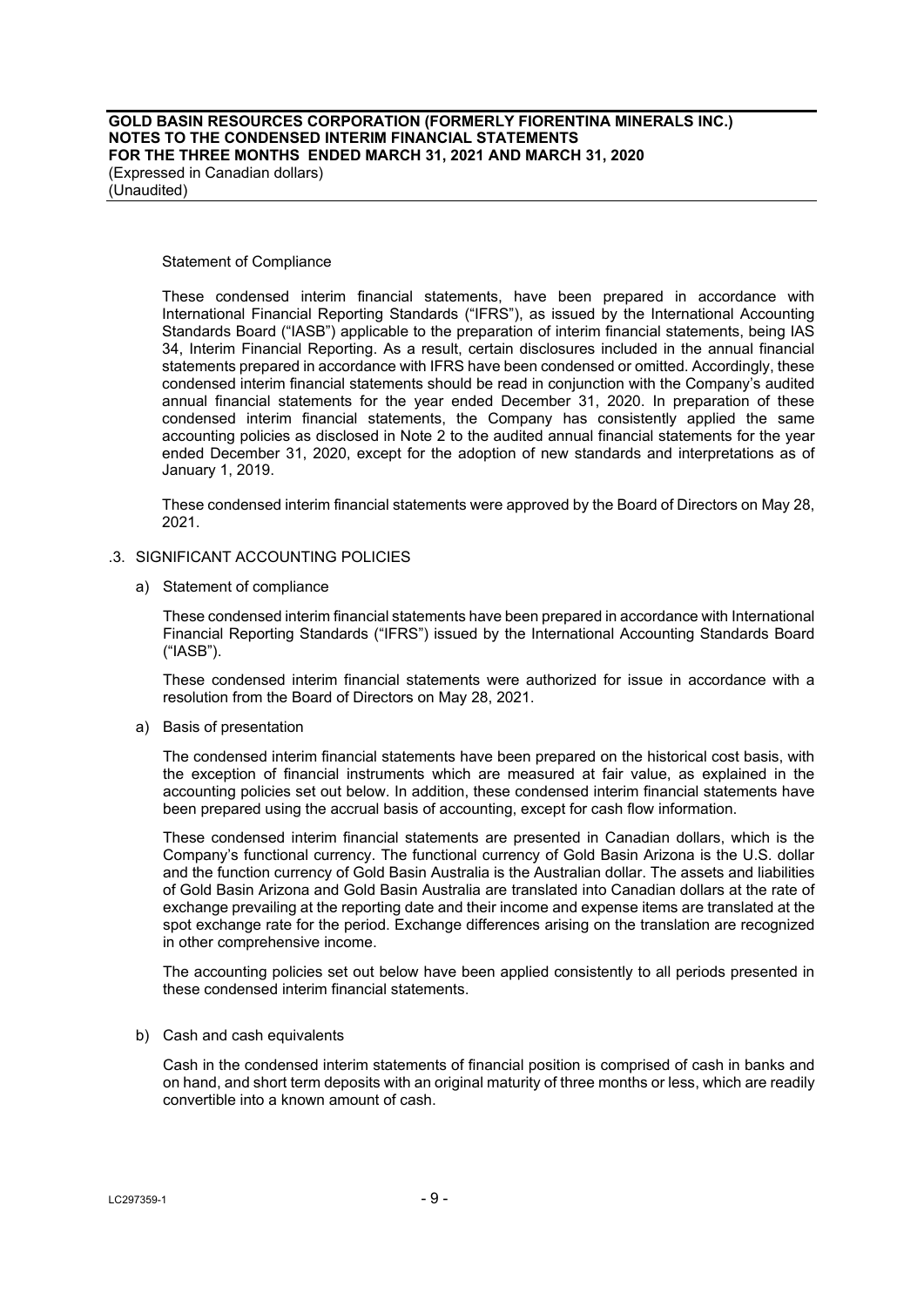c) Exploration and evaluation assets

All costs related to the acquisition, exploration and development of mineral properties are capitalized. Upon commencement of commercial production, the related accumulated costs are amortized against projected income using the units-of-production method over estimated recoverable reserves.

Management annually assesses carrying values of non-producing properties and properties for which events and circumstances may indicate possible impairment. Impairment of a property is generally considered to have occurred if the property has been abandoned, there are unfavourable changes in the property economics, there are restrictions on development, or when there has been an undue delay in development, which exceeds three years. In the event that estimated discounted cash flows expected from its use or eventual disposition is determined by management to be insufficient to recover the carrying value of the property, the carrying value is written-down to the estimated recoverable amount.

The recoverability of mineral properties and exploration and development costs is dependent on the existence of economically recoverable reserves, the ability to obtain the necessary financing to complete the development of the reserves, and the profitability of future operations. The Company has not yet determined whether or not any of its future mineral properties contain economically recoverable reserves. Amounts capitalized to mineral properties as exploration and development costs do not necessarily reflect present or future values.

When options are granted on mineral properties or properties are sold, proceeds are credited to the cost of the property. If no future capital expenditure is required and proceeds exceed costs, the excess proceeds are reported as a gain.

d) Share-based payments

Share-based payments to employees and others providing similar services are measured at the estimated fair value of the instruments issued on the grant date and amortized over the vesting periods. Share-based payments to non-employees are measured at the fair value of the goods or services received or the fair value of the equity instruments issued if it is determined the fair value of the goods or services cannot be reliably measured, and are recorded at the date the goods or services are received. The amount recognized as an expense is adjusted to reflect the number of awards expected to vest. The offset to the recorded cost is to equity settled share-based payments reserve.

Consideration received on the exercise of stock options is recorded as share capital and the related equity settled share-based payments reserve is transferred to share capital. Charges for options that are forfeited before vesting are reversed from equity settled share-based payment reserve.

Share-based compensation expense relating to deferred share units is accrued over the vesting period of the units based on the quoted market price. As these awards can be settled in cash, the expense and liability are adjusted each reporting period for changes in the underlying share price.

### e) Flow-through shares

The resource expenditure deductions for income tax purposes related to exploration and development activities funded by flow-through share arrangements are renounced to investors in accordance with Canadian tax legislation. On issuance, the premium recorded on the flow-through share, being the difference in price over a common share with no tax attributes, is recognized as a liability. As expenditures are incurred, the liability associated with the renounced tax deductions is recognized through profit and loss with a pro-rata portion of the deferred premium.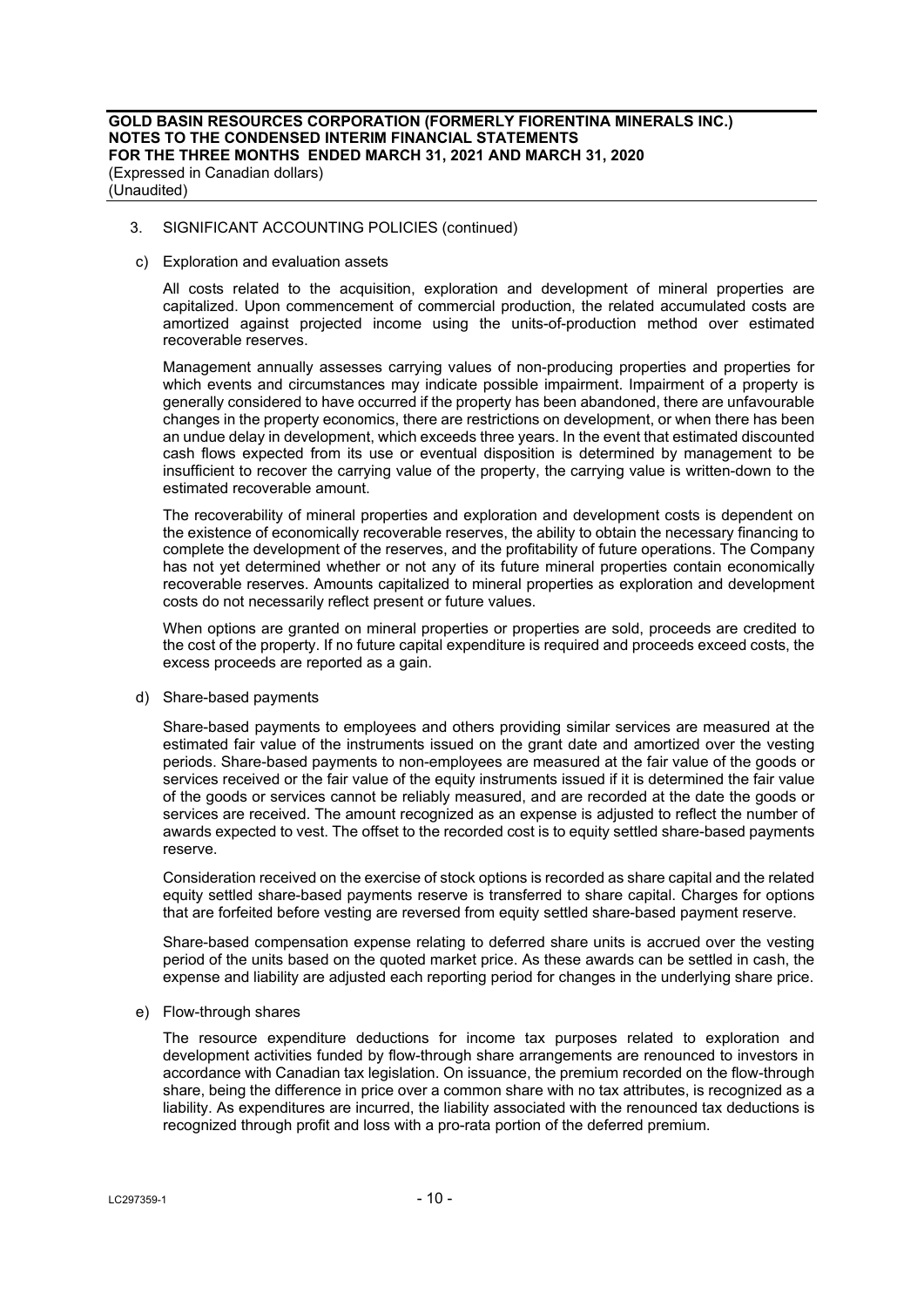**GOLD BASIN RESOURCES CORPORATION (FORMERLY FIORENTINA MINERALS INC.) NOTES TO THE CONDENSED INTERIM FINANCIAL STATEMENTS FOR THE THREE MONTHS ENDED MARCH 31, 2021 AND MARCH 31, 2020**  (Expressed in Canadian dollars) (Unaudited)

### 3. SIGNIFICANT ACCOUNTING POLICIES (continued)

e) Flow-through shares (continued)

To the extent that the Company has deferred tax assets in the form of tax loss carry-forwards and other unused tax credits as at the reporting date, the Company may use them to reduce its deferred tax liability relating to tax benefits transferred through flow-through shares.

f) Foreign currency

Transactions and balances in currencies other than the Canadian dollar, the currency of the primary economic environment in which the Company operates ("the functional currency"), are translated into the functional currency using the exchange rates prevailing at the dates of the transactions. Foreign exchange gains and losses resulting from the settlement of such transactions and from the translation of monetary assets and liabilities denominated in foreign currencies at exchange prevailing on the statement of financial position date are recognized in the statement of comprehensive loss.

g) Decommissioning, restoration and similar liabilities

An obligation to incur restoration, rehabilitation and environmental costs arises when environmental disturbance is caused by the exploration or development of a mineral property interest. Such costs arising from the decommissioning of plant and other site preparation work, discounted to their net present value, are provided for and capitalized at the start of each project to the carrying amount of the asset, along with a corresponding liability as soon as the obligation to incur such costs arises. The timing of the actual rehabilitation expenditure is dependent on a number of factors such as the life and nature of the asset, the operating license conditions and, when applicable, the environment in which the mine operates.

Discount rates using a pre-tax rate that reflects the time value of money are used to calculate the net present value. These costs are charged against profit or loss over the economic life of the related asset, through amortization using either the units-of-production or the straight-line method. The corresponding liability is progressively increased as the effect of discounting unwinds creating an expense recognized in profit or loss.

Decommissioning costs are also adjusted for changes in estimates. Those adjustments are accounted for as a change in the corresponding capitalized cost, except where a reduction in costs is greater than the unamortized capitalized cost of the related assets, in which case the capitalized cost is reduced to nil and the remaining adjustment is recognized in profit or loss.

The operations of the Company have been, and may in the future be, affected from time to time in varying degree by changes in environmental regulations, including those for site restoration costs. Both the likelihood of new regulations and their overall effect upon the Company are not predictable.

The Company has no material restoration, rehabilitation and environmental obligations as the disturbance to date is immaterial.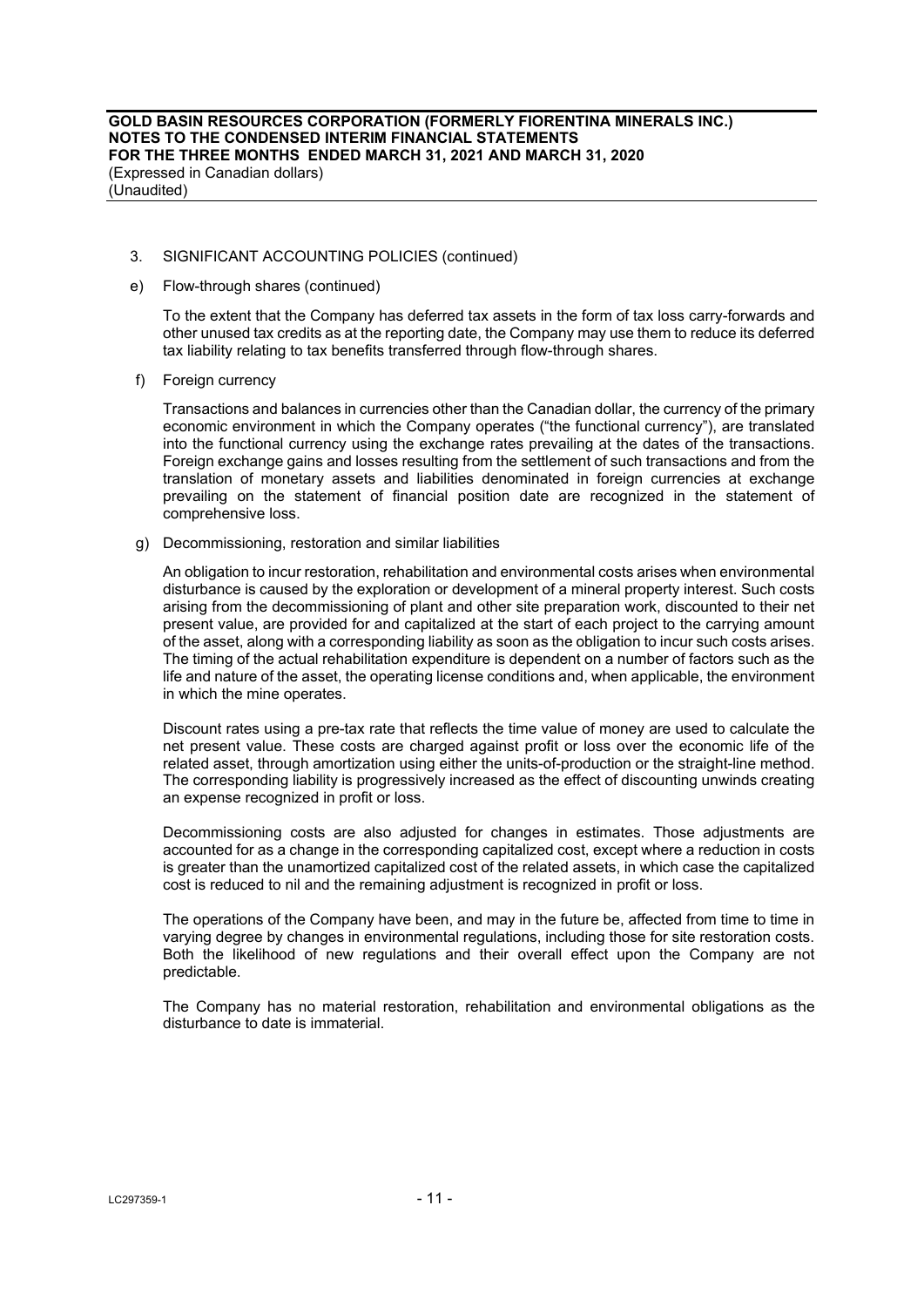h) Loss per share

 The Company presents basic and diluted loss per share data for its common shares, calculated by dividing the loss attributable to common shareholders of the Company by the weighted average number of common shares outstanding during the period. Diluted loss per share does not adjust the loss attributable to common shareholders or the weighted average number of common shares outstanding when the effect is anti-dilutive.

j) Income taxes

 Current tax is the expected tax payable or receivable on the taxable income or loss for the year, using tax rates enacted or substantively enacted at the balance sheet date, and includes any adjustments to tax payable or receivable in respect of previous years.

 Deferred income taxes are recorded using the liability method whereby deferred tax is recognized in respect of temporary differences between the carrying amounts of assets and liabilities for financial reporting purposes and the amounts used for taxation purposes.

 Deferred tax is measured at the tax rates that are expected to be applied to temporary differences when they reverse, based on the laws that have been enacted or substantively enacted by the statement of financial position date. Deferred tax is not recognized for temporary differences which arise on the initial recognition of assets or liabilities in a transaction that is not a business combination and that affects neither accounting, nor taxable profit or loss.

 A deferred tax asset is recognized for unused tax losses, tax credits and deductible temporary differences, to the extent that it is probable that future taxable profits will be available against which they can be utilized. Deferred tax assets are reviewed at each reporting date and are reduced to the extent that it is no longer probable that the related tax benefit will be realized.

k) Financial instruments

On initial recognition financial assets are classified as measured at:

- i. Amortized cost;
- ii. Fair value through other comprehensive income ("FVOCI"); and
- iii. Fair value through profit and loss ("FVTPL").

Financial assets are not reclassified subsequent to their initial recognition unless the Company changes its business model for managing financial assets in which case all affected financial assets are reclassified on the first day of the first reporting period following the change in the business model.

At initial recognition, the Company measures a financial asset at its fair value plus, in the case of a financial asset not at FVTPL, transaction costs that are directly attributable to the acquisition of the financial asset. Transaction costs of financial assets carried at FVTPL are expensed in profit or loss. Financial assets are considered in their entirety when determining whether their cash flows are solely payment of principal and interest.

Subsequent measurement of financial assets depends on their classification: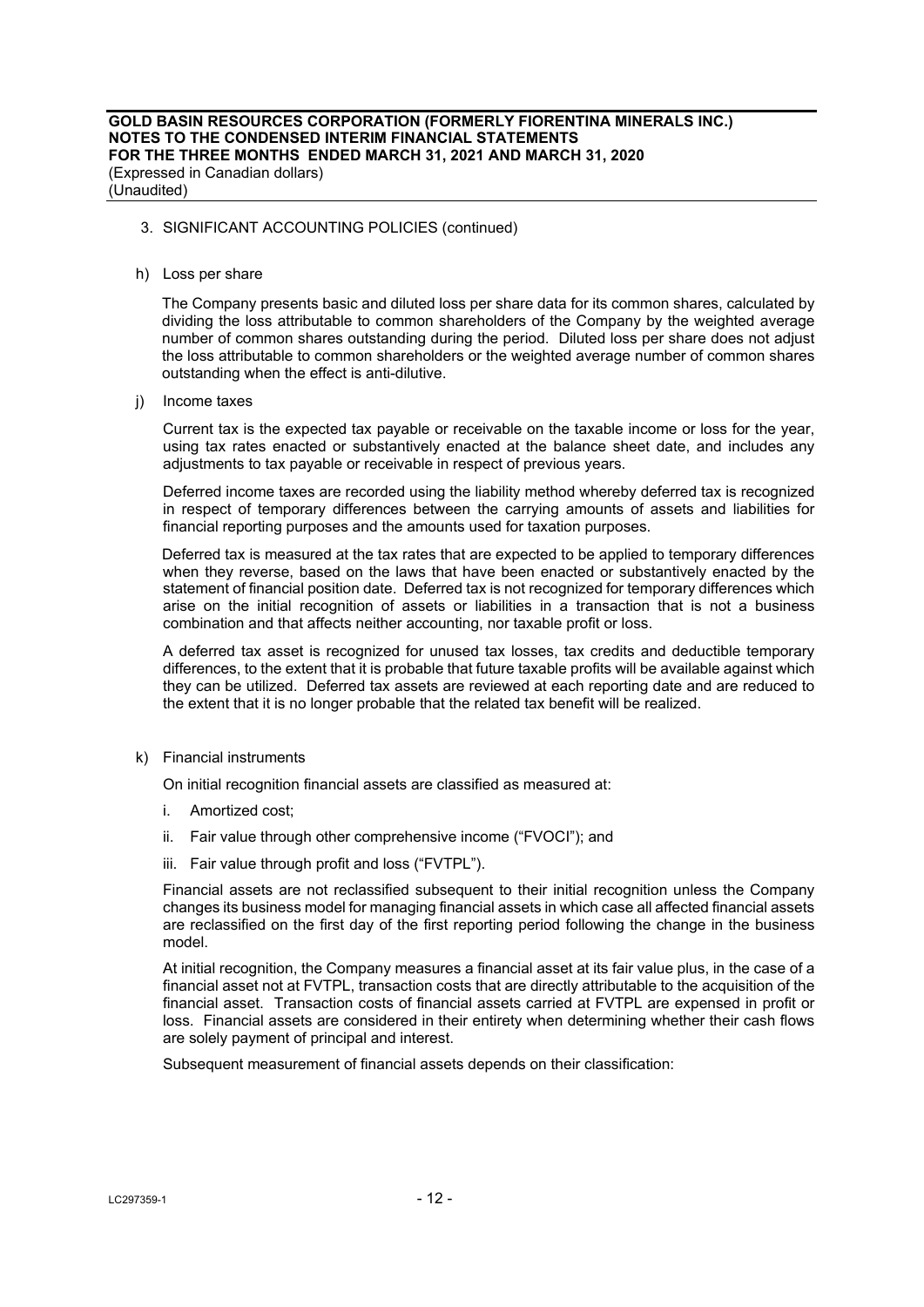#### i. Amortized cost

Assets that are held for collection of contractual cash flows where those cash flows represent solely payments of principal and interest are measured at amortized cost. A gain or loss on a debt investment that is subsequently measured at amortized cost is recognized in profit or loss when the asset is derecognized or impaired. Interest income from these financial assets is included as finance income using the effective interest rate method.

The Company does not have any assets classified at amortized cost.

ii. FVOCI

Assets that are held for collection of contractual cash flows and for selling the financial assets, where the assets' cash flows represent solely payments of principal and interest, are measured at FVOCI. Movements in the carrying amount are taken through OCI, except for the recognition of impairment gains and losses, interest revenue, and foreign exchange gains and losses which are recognized in profit or loss. When the financial asset is derecognized, the cumulative gain or loss previously recognized in OCI is reclassified from equity to profit or loss and recognized in other gains (losses). Interest income from these financial assets is included as finance income using the effective interest rate method.

The Company does not have any assets classified at FVOCI.

iii. FVTPL

Assets that do not meet the criteria for amortized cost or FVOCI are measured at FVTPL. A gain or loss on an investment that is subsequently measured at FVTPL is recognized in profit or loss and presented net as revenue in the Statement of Loss and Comprehensive Loss in the period in which it arises.

The Company's cash is classified at FVTPL.

k) Financial instruments (continued)

Financial Liabilities and Equity

Debt and equity instruments are classified as either financial liabilities or as equity in accordance with the substance of the contractual arrangement. An equity instrument is any contract that evidences a residual interest in the assets of an entity after deducting all of its liabilities. Equity instruments issued by the group entities are recorded at the proceeds received, net of direct issue costs.

Financial liabilities are classified as measured at (i) FVTPL; or (ii) amortized cost.

A financial liability is classified as at FVTPL if it is classified as held-for-trading or is designated as such on initial recognition. Directly attributable transaction costs are recognized in profit or loss as incurred. The amount of change in the fair value that is attributable to changes in the credit risk of the liability is presented in OCI and the remaining amount of the change in the fair value is presented in profit or loss.

The Company does not classify any financial liabilities at FVTPL.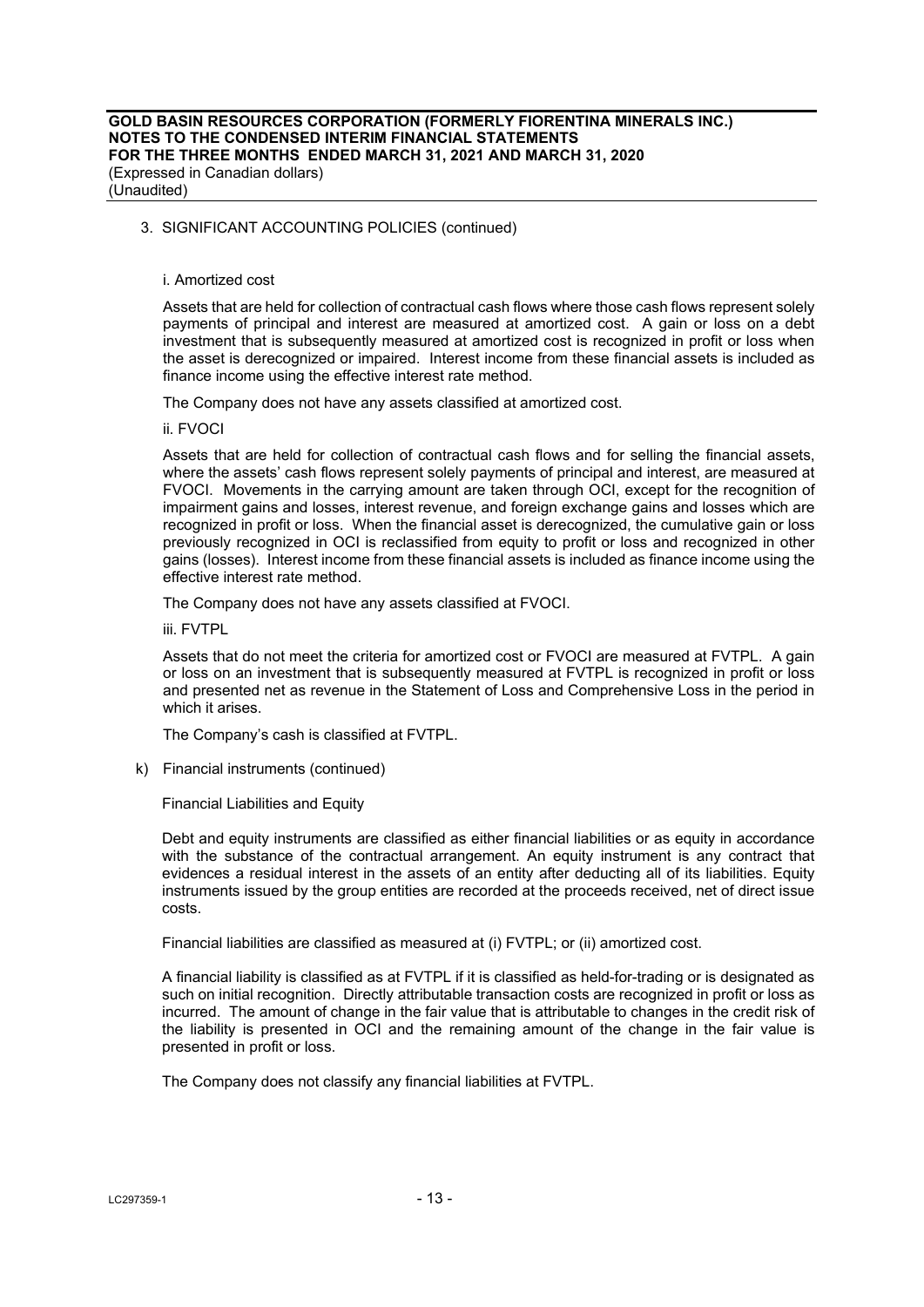Other non-derivative financial liabilities are initially measured at fair value less any directly attributable transaction costs. Subsequent to initial recognition, these liabilities are measured at amortized cost using the effective interest method.

The Company classifies its accounts payable and lease liability at amortized cost.

A financial liability is derecognized when the contractual obligation under the liability is discharged, cancelled or expires or its terms are modified and the cash flows of the modified liability are substantially different, in which case a new financial liability based on the modified terms is recognized at fair value.

l) Share issuance costs

Professional, consulting, regulatory and other costs directly attributable to financing transactions are recorded as deferred financing costs until the financing transactions are completed, if the completion of the transaction is considered likely; otherwise they are expensed as incurred. Share issue costs are charged to share capital when the related shares are issued. Deferred financing costs related to financing transactions that are not completed are expensed.

m) Leases

Leases in which the Company assumes substantially all risks and rewards of ownership are classified as finance leases. Assets held under finance leases are recognized at the lower of the fair value and present value of the minimum lease payments at inception of the lease, less accumulated depreciation and impairment losses. The corresponding liability is recognized as a finance lease obligation. Lease payments are apportioned between finance charges and reduction of the lease obligation to achieve a constant rate of interest on the remaining liability. Finance charges are recorded as a finance expense within profit and loss, unless they are attributable to qualifying assets, in which case they are capitalized. Operating lease payments are recognized on a straight-line basis over the lease term, except where another systematic basis is more representative of the time pattern in which economic benefits from the leased asset are consumed, in which case that systematic basis is used. Operating lease payments are recorded within profit and loss unless they are attributable to qualifying assets, in which case they are capitalized.

### n) Equipment

Equipment is measured at cost less accumulated depreciation, less any accumulated impairment losses. The Company uses the following amortization rates for this equipment:

| Computer equipment | 3 vears | Straight line |
|--------------------|---------|---------------|
| Office equipment   | 5 vears | Straight line |

Gains and losses on disposal of an item of equipment are determined by comparing the proceeds from disposal with the carrying amount and are recognized net within other income in profit or loss.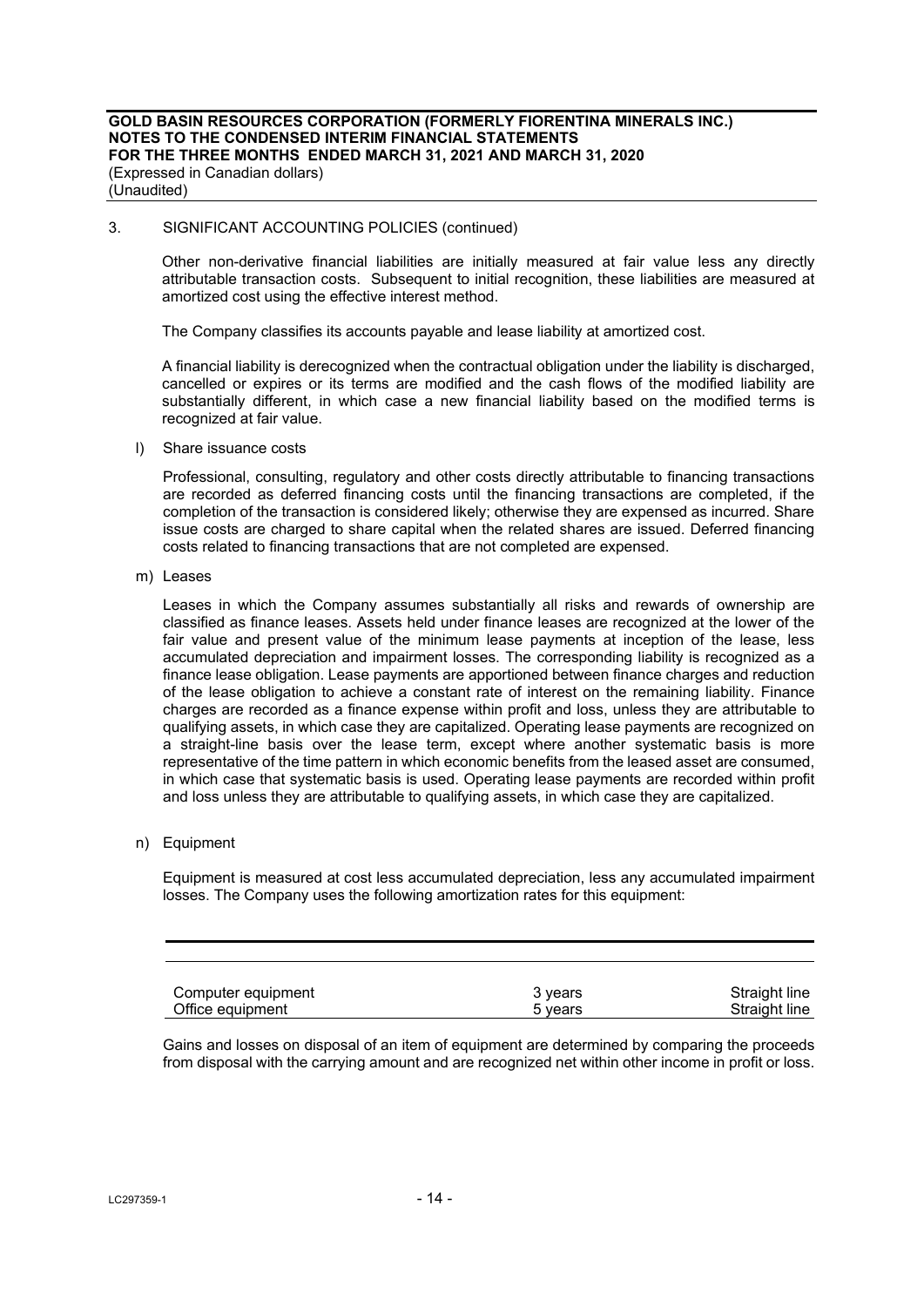### 4. SIGNIFICANT ACCOUNTING ESTIMATES AND JUDGMENTS

The preparation of these condensed interim financial statements requires management to make certain estimates, judgments and assumptions that affect the reported amounts of assets and liabilities at the date of the condensed interim financial statements and reported amounts of expenses during the reporting period. Actual outcomes could differ from these estimates. These condensed interim financial statements include estimates which, by their nature, are uncertain. The impacts of such estimates are pervasive throughout the condensed interim financial statements, and may require accounting adjustments based on future occurrences. Revisions to accounting estimates are recognized in the period in which the estimate is revised and future periods if the revision affects both current and future periods. These estimates are based on historical experience, current and future economic conditions and other factors, including expectations of future events that are believed to be reasonable under the circumstances.

Significant assumptions about the future and other sources of estimation uncertainty that management has made at the financial position reporting date, that could result in a material adjustment to the carrying amounts of assets and liabilities, in the event that actual results differ from assumptions made, relate to, but are not limited to, the following:

#### *Significant accounting estimates*

- i. the measurement of deferred income tax assets and liabilities; and
- ii. the inputs used in accounting for share-based payments.

#### *Significant accounting judgments*

- i. the determination of categories of financial assets and financial liabilities;
- ii. the evaluation of the Company's ability to continue as a going concern; and
- iii. the assessment of indications of impairment of the mineral property and related determination of the net realizable value and write-down of the mineral property where applicable.

#### 5. ACCOUNTING STANDARDS, AMENDEMENTS AND INTERPRETATIONS NOT YET EFFECTIVE

The Company has performed an assessment of new standards issued by the IASB that are not yet effective and has determined that any standards that have been issued would have no or very minimal impact on the Company's condensed interim financial statements.

# 6. EXPLORATION AND EVALUATION ASSET

|                            | Acquisition | Exploration |            |
|----------------------------|-------------|-------------|------------|
|                            | Costs       | Costs       | Total      |
|                            | S           | \$          | \$         |
| Balance, December 31, 2019 | 20,000      | 86,488      | 106,488    |
| Additions                  | 12,798,090  | 629,697     | 13,427,787 |
| Impairment                 | (25,000)    | (149,488)   | (174, 488) |
| Balance, December 31, 2020 | 12,793,090  | 566,697     | 13,359,787 |
| Additions                  |             | 680,593     | 680,593    |
| Impairment                 |             |             |            |
| Balance, March 31, 2021    | 12,793,090  | 1.247.290   | 14.040.380 |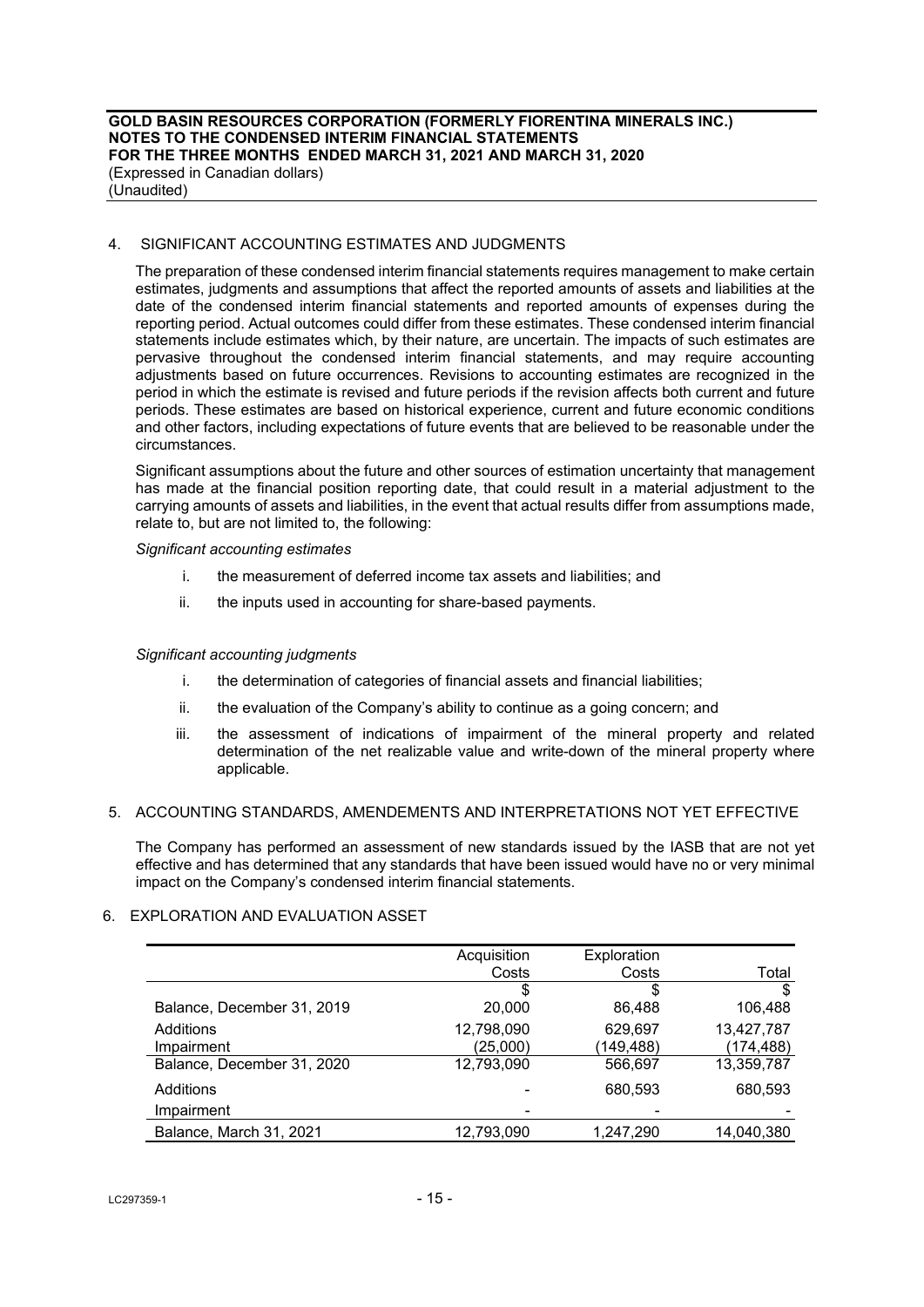**GOLD BASIN RESOURCES CORPORATION (FORMERLY FIORENTINA MINERALS INC.) NOTES TO THE CONDENSED INTERIM FINANCIAL STATEMENTS FOR THE THREE MONTHS ENDED MARCH 31, 2021 AND MARCH 31, 2020**  (Expressed in Canadian dollars) (Unaudited)

#### **Gold Basin Property**

The Company entered into two assignment and assumption agreements dated June 16, 2020 with Centric Minerals Corporation ("Centric"), an arm's length private British Columbia corporation, whereby Centric assigned to the Company all of its rights under two letter agreements with third party vendors that were at arm's length to the Company. The Company was assigned the right to acquire an approximate aggregate 75% interest in and to the Gold Basin Project (the "Assignment"), located approximately 70 miles southeast of Las Vegas, Nevada, and 50 miles northwest of Kingman, Arizona, in the Gold Basin mining district of Mohave County, Arizona, U.S.A, and the area is comprised of 5 split estate mineral rights (2,389 acres) and 290 unpatented federal mining claims (5,280 acres), which together total approximately 7,669 acres (roughly 12 mi2) of land surface in consideration for 8,000,000 common shares in its capital, and subsequently the Company negotiated the acquisition of a 100% interest in the Project.

Following the Assignment, the Company entered into a relinquishment of rights and release deed, and a relinquishment of rights agreement and termination, whereby certain third parties with existing rights to the Project (the "Vendors") agreed to relinquish all of their right, title and interest in the Project (the "Relinquishment") in favour of the underlying owner of the Project, Aurum Exploration Inc. ("Aurum"), effective September 3, 2020. As consideration for the Relinquishment, the Company made a cash payment of AU\$1,000,000 and issued an aggregate of 10,000,001 common shares in its capital, valued at \$2,000,000, to the Vendors.

The Company acquired its 100% interest in the Project through its wholly-owned subsidiary Gold Basin Arizona pursuant to a purchase and sale agreement made as of September 3, 2020 (the "Purchase Agreement") among the Company, Gold Basin Arizona, and Aurum (the "Property Acquisition"). All of Aurum's right, title and interest in the 290 unpatented federal mining claims which comprise the bulk of the Project area was transferred to Gold Basin Arizona by Quitclaim Deed on September 14, 2020. Pursuant to the Purchase Agreement, the Company issued an aggregate of 15,000,000 common shares in its capital to Aurum's nominees with the value of \$3,000,000. The closing of the Property Acquisition took place on September 18, 2020.

The 290 unpatented federal mining claims are also subject to a 1% Gross Returns Royalty (the "Centric Royalty") held by Centric Minerals Management Pty Ltd ("Centric (AUS)") pursuant to a gross returns royalty agreement dated as of January 1, 2020 between Aurum and Centric (AUS) (the "Centric Royalty Agreement"). The Centric Royalty Agreement was assigned to Gold Basin Arizona by Aurum pursuant to an assignment and assumption agreement made effective as of September 14, 2020 among Aurum, Gold Basin Arizona and Centric (AUS), whereby Aurum assigned all of its right, title, benefit and interest in the Centric Royalty Agreement to Gold Basin Arizona and Gold Basin Arizona assumed all of Aurum's obligations thereunder, including the payment of the Centric Royalty thereunder.

The split estate mineral rights are subject to a perpetual production royalty held by Newmont Corporation of 3.5% gross returns from the sale or other disposition of all metals and minerals produced from those portions of the Project area previously owned by Sante Fe Pacific Railroad Company pursuant to the terms of an option agreement entered into by Sante Fe Pacific Railroad Company and Aurumbank Incorporated as of February 9, 2004.

As at March 31, 2021, the Company has earned a 100% right and title in the Project through its whollyowned subsidiary Gold Basin Arizona, subject to the abovementioned royalties.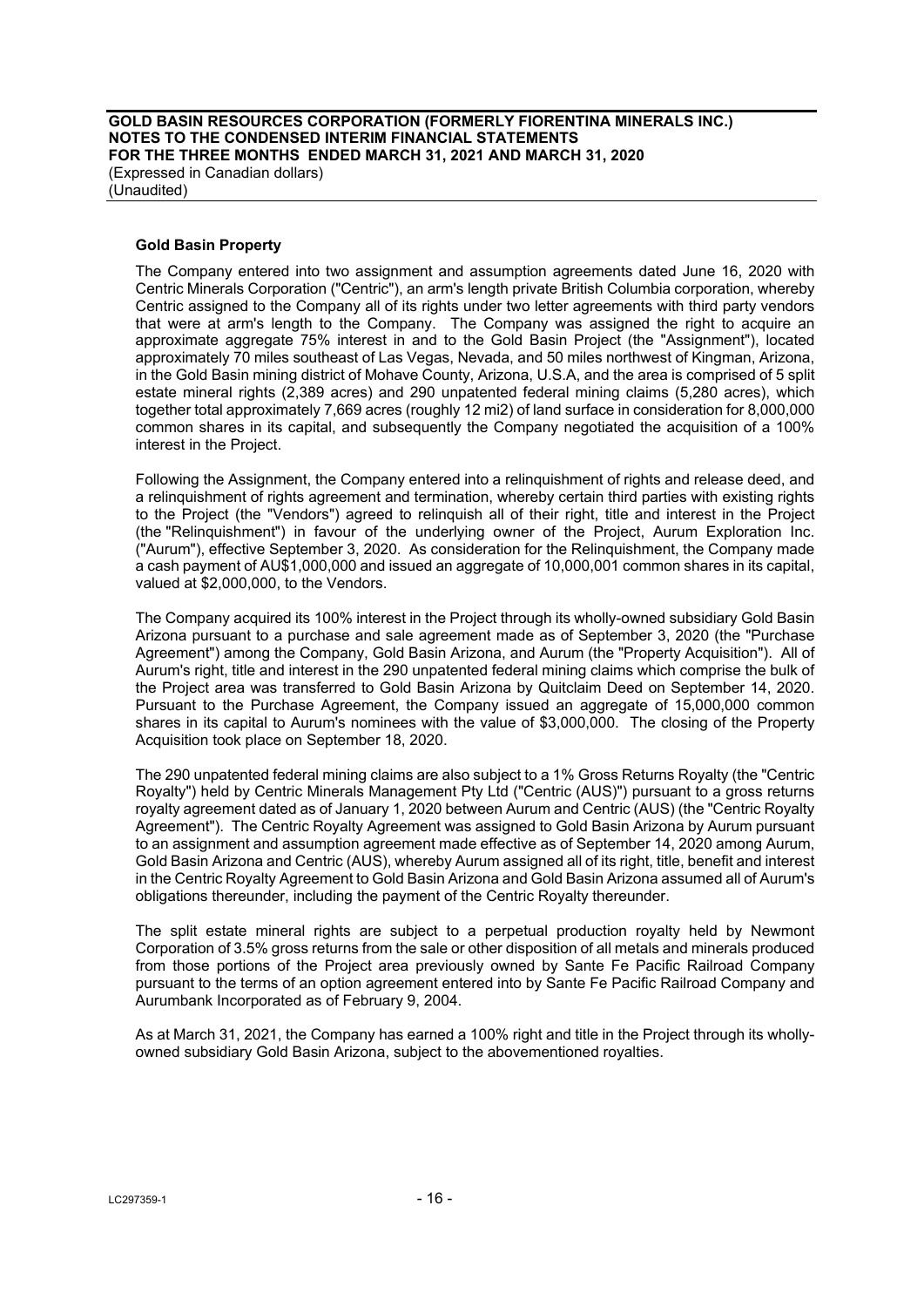#### **GOLD BASIN RESOURCES CORPORATION (FORMERLY FIORENTINA MINERALS INC.) NOTES TO THE CONDENSED INTERIM FINANCIAL STATEMENTS FOR THE THREE MONTHS ENDED MARCH 31, 2021 AND MARCH 31, 2020**  (Expressed in Canadian dollars) (Unaudited)

#### 7. SHARE CAPITAL

a) Authorized:

The Company is authorized to issue an unlimited number of common shares without par value.

b) Escrow Shares:

The Company entered into an escrow agreement, whereby common shares will be held in escrow and are scheduled for release at 10% on the listing date and 15% on every six months from date of listing. At March 31, 2021, there were 2,100,001 (March 31, 2020 – 3,150,001) common shares held in escrow.

c) Issued and Outstanding as at March 31, 2021: 71,016,528 (2020 – 13,298,001) common shares.

During the three months ended March 31, 2021, the Company had the following share capital transactions:

(i) On March 25, 2021, the Company issued 100,000 common shares pursuant to the exercise of warrants at an exercise price of \$0.05 per share for gross proceeds of \$5,000.

#### d) Warrants

A continuity of the warrants outstanding as at March 31, 2021 and 2020 is as follows:

|                                      | Number of<br>warrants    | Weighted<br>average exercise |
|--------------------------------------|--------------------------|------------------------------|
| Balance, December 31, 2019           | 7,342,600                | \$0.05                       |
| Issued<br>Exercised                  | 12,932,663<br>(770, 700) | \$0.19<br>\$0.01             |
| Balance, December 31, 2020<br>Issued | 19,504,563               | \$0.28                       |
| Exercised                            | (100,000)                | \$0.05                       |
| Balance, March 31, 2021              | 19,404,563               | \$0.28                       |

As at March 31, 2021 and 2020, the Company had the following outstanding warrants:

|                    |                | Weighted average years |                  |
|--------------------|----------------|------------------------|------------------|
| Number of warrants | Exercise price | outstanding            | Expiry date      |
| 3,975,000          | \$0.05         |                        | June 27, 2021    |
| 2,117,000          | \$0.05         |                        | November 6, 2021 |
| 379,900            | \$0.10         |                        | October 18, 2021 |
| 3,637,500          | \$0.40         |                        | July 23, 2021    |
| 8,186,413          | \$0.40         |                        | July 31, 2021    |
| 418,250            | \$0.40         |                        | July 23, 2021    |
| 690,500            | \$0.40         |                        | July 31, 2021    |
| 19,404,563         |                | 0.59                   |                  |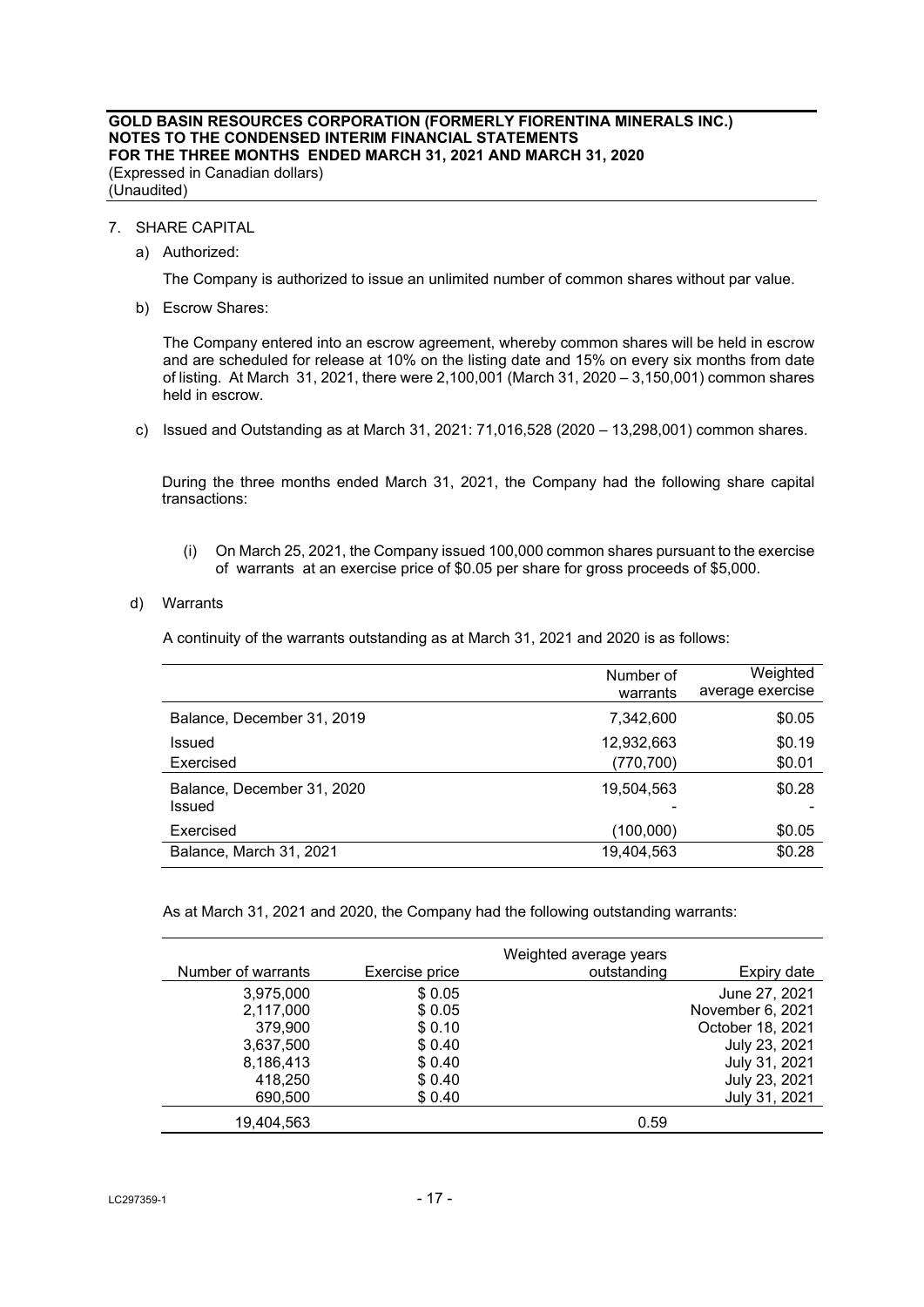### 7. SHARE CAPITAL (continued)

e) Stock options

The Company has a Stock Option Plan ('Plan') for directors, officers, employees and consultants of the Company. The Company may grant options to individuals, options are exercisable over periods of up to ten years, as determined by the Board of Directors of the Company, to buy shares of the Company at the fair market value on the date the option is granted. The maximum number of shares which may be issuable under the Plan cannot exceed 10% of the total number of issued and outstanding shares on a non-diluted basis.

A continuity of the stock options outstanding as at December 31, 2020 and March 31, 2021 is as follows:

|                            | Number of<br>Stock options | Weighted<br>average exercise |
|----------------------------|----------------------------|------------------------------|
| Balance, December 31, 2019 | 800,000                    | \$0.10                       |
| Granted<br>Exercised       | 6,100,000<br>(200,000)     | 0.36<br>0.10                 |
| Balance, December 31, 2020 | 6,700,000                  | 0.46                         |
| Granted<br>Exercised       | -                          |                              |
| Balance, March 31, 2021    | 6,700,000                  | 0.46                         |

The fair value of the stock options granted was \$1,816,435 which was calculated using the Black-Scholes pricing model. The inputs used in the Black-Scholes calculation for the options are as follows:

|                         | 2021 | 2020    | 2019    |
|-------------------------|------|---------|---------|
| Share price             | -    | \$0.36  | \$0.05  |
| Risk-free dividend rate |      | 0.30%   | 1.89%   |
| Expected life           | ۰    | 3 years | 5 years |
| Dividend rate           | -    | $-$ %   | $-$ %   |
| Annualized volatility   |      | 156%    | 132%    |

As at March 31, 2021 the Company had the following outstanding stock options:

| Number of<br>options   | Exercise price   | Weighted average<br>years outstanding | Expiry date                      |
|------------------------|------------------|---------------------------------------|----------------------------------|
| 600,000                | \$0.10           |                                       | January 22, 2024                 |
| 1,300,000<br>4,800,000 | \$0.22<br>\$0.40 |                                       | July 10,2023<br>November 6, 2023 |
| 6,700,000              |                  | 2.80                                  |                                  |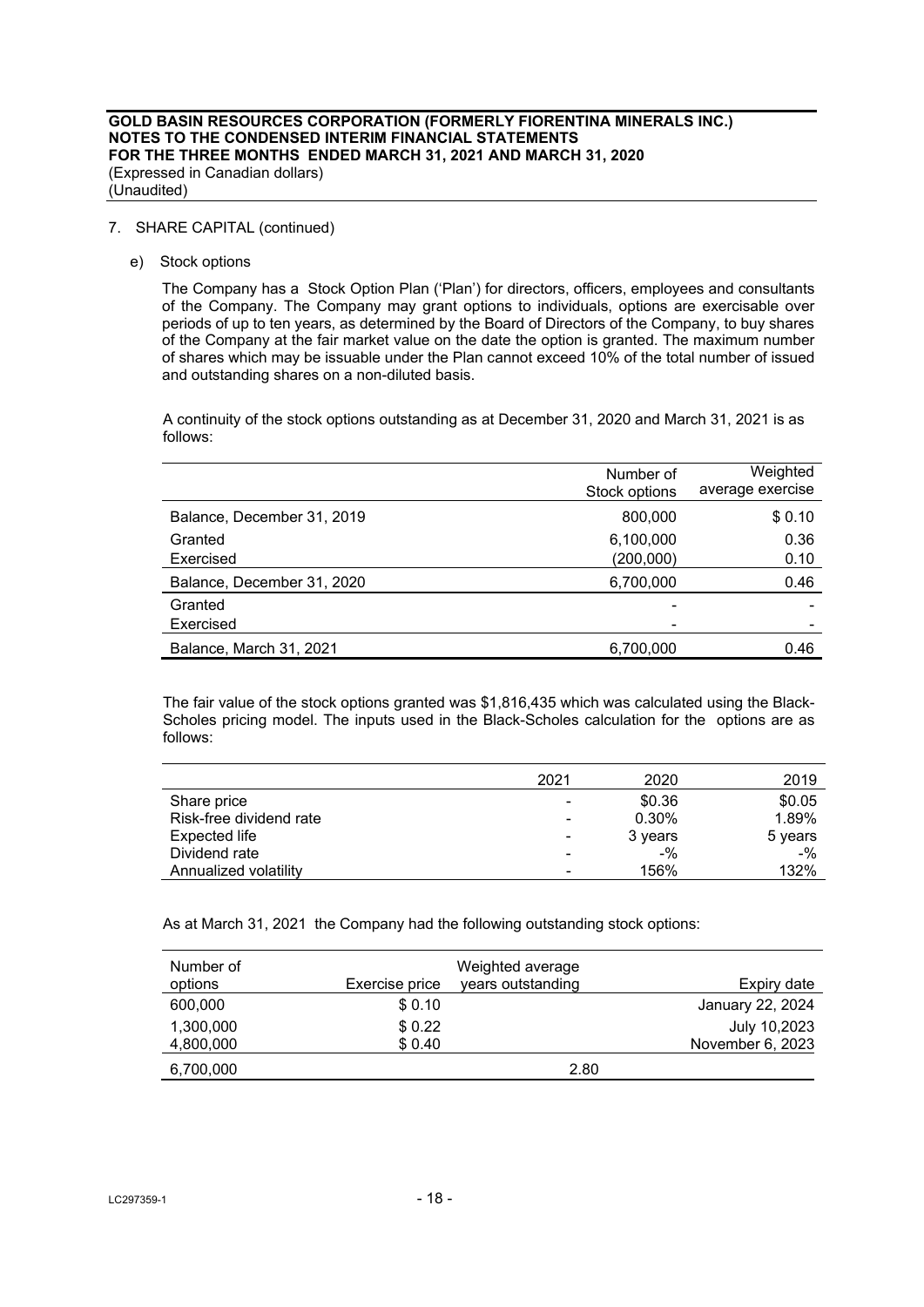#### 8. RELATED PARTY BALANCES AND TRANSACTIONS

Parties are considered to be related if one party has the ability, directly or indirectly, to control the other party or exercise significant influence over the other party in making financial and operating decisions. Related parties may be individuals or corporate entities. A transaction is considered to be a related party transaction when there is a transfer of resources or obligations between related parties.

The Company had incurred the following key management personnel cost from related parties:

|                 | Three months<br>March 31, 2021 | Three months<br>March 31, 2020 |
|-----------------|--------------------------------|--------------------------------|
|                 | \$                             |                                |
| Management fees | 101,834                        | 13,000                         |

# 9. MANAGEMENT OF CAPITAL

The Company's objectives when managing capital are to safeguard the Company's ability to continue as a going concern in order to pursue the sourcing and exploration of its resource property. The Company does not have any externally imposed capital requirements to which it is subject.

The Company considers the aggregate of its share capital, contributed surplus and deficit as capital. The Company manages the capital structure and makes adjustments to it in light of changes in economic conditions and the risk characteristics of the underlying assets. To maintain or adjust the capital structure, the Company may attempt to issue new shares or dispose of assets or adjust the amount of cash.

#### 10. FINANCIAL INSTRUMENTS AND FINANCIAL RISK

International Financial Reporting Standards 7, *Financial Instruments: Disclosures*, establishes a fair value hierarchy that reflects the significance of the inputs used in making the measurements. The fair value hierarchy has the following levels:

Level 1 - quoted prices (unadjusted) in active markets for identical assets or liabilities;

Level 2 - inputs other than quoted prices included in Level 1 that are observable for the asset or liability, either directly (i.e. as prices) or indirectly (i.e. derived from prices); and

Level 3 - inputs for the asset or liability that are not based on observable market data (unobservable inputs).

Fair Value of Financial Instruments

The Company's financial assets include cash and are classified as Level 1. The carrying value of these instruments approximates their fair values due to the relatively short periods of maturity of these instruments.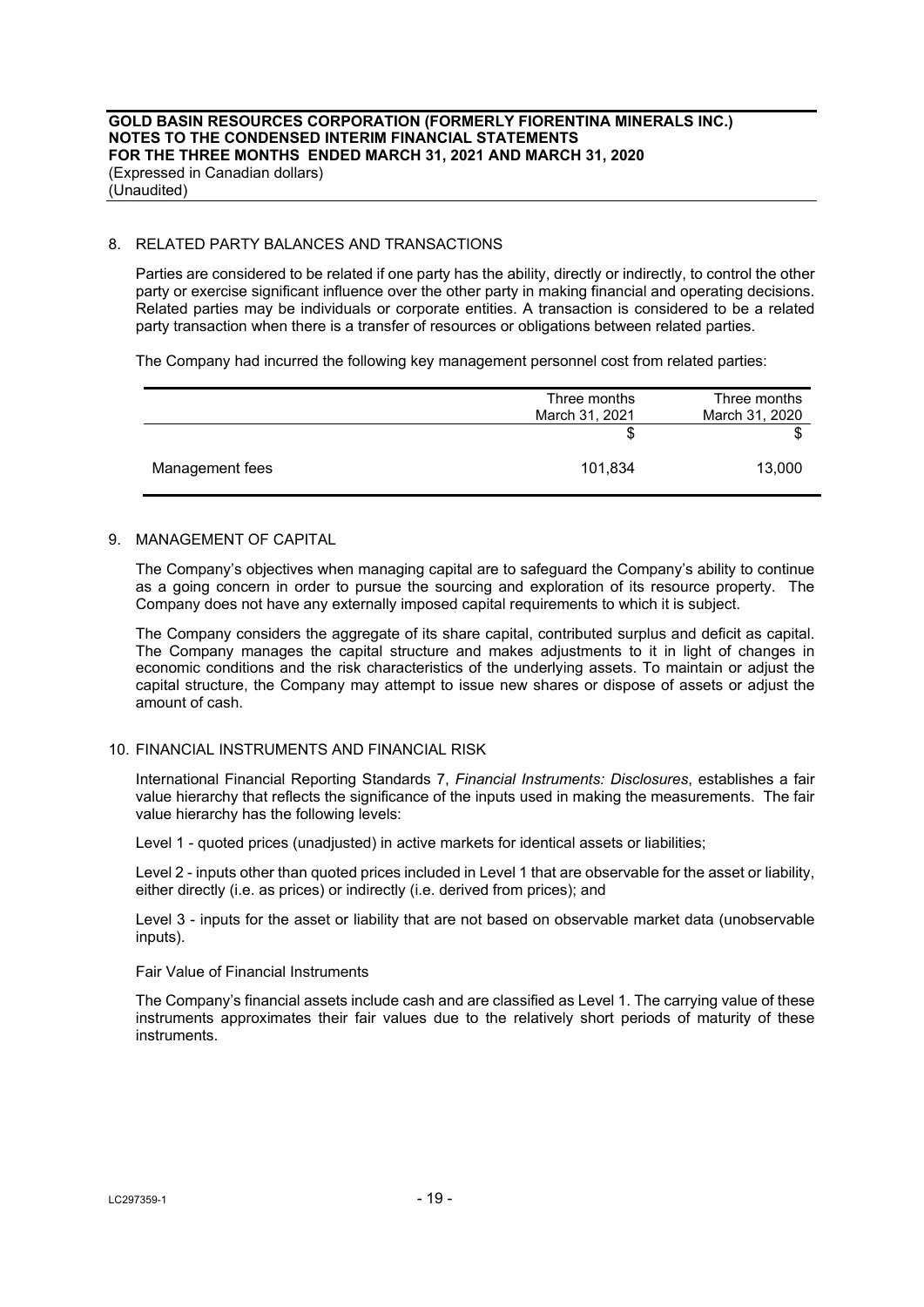# 10. FINANCIAL INSTRUMENTS AND FINANCIAL RISK (Continued)

Fair Value of Financial Instruments

Assets measured at fair value on a recurring basis were presented on the Company's condensed interiminterin condensed statements of financial position as at December 31, 2020 are as follows:

|      |                                                                                        | Fair Value Measurements Using                             |                                                    |           |
|------|----------------------------------------------------------------------------------------|-----------------------------------------------------------|----------------------------------------------------|-----------|
|      | Quoted Prices in<br><b>Active Markets</b><br>For Identical<br>Instruments<br>(Level 1) | Significant<br>Other<br>Observable<br>Inputs<br>(Level 2) | Significant<br>Unobservable<br>Inputs<br>(Level 3) | Total     |
|      | \$                                                                                     | \$                                                        | \$                                                 | \$        |
| Cash | 1,216,525                                                                              | $\blacksquare$                                            |                                                    | 1,216,525 |

Fair value

The fair value of the Company's financial instruments approximates their carrying value as at March 31, 2021 because of the demand nature or short - term maturity of these instruments.

Financial risk management objectives and policies

The Company's financial instruments include cash and accounts payable. The risks associated with these financial instruments and the policies on how to mitigate these risks are set out below. Management manages and monitors these exposures to ensure appropriate measures are implemented on a timely and effective manner.

#### (i) *Currency risk*

The Company is exposed to foreign currency risk on fluctuations related to cash, leases, due from related parties and accounts payable and accrued liabilities that are denominated in AU dollars. 10% fluctuations in the AU dollar against the Canadian dollar have affected comprehensive loss for the year by approximately \$12,165 (2020 – \$nil).

(ii) *Interest rate risk* 

The Company is exposed to interest rate risk on the variable rate of interest earned on bank deposits. The fair value interest rate risk on bank deposits is insignificant as the deposits are short - term.

The Company has not entered into any derivative instruments to manage interest rate fluctuations.

#### (iii) *Credit risk*

Credit risk is the risk of loss associated with the counterparty's inability to fulfill its payment obligations. Financial instruments that potentially subject the Company to concentrations of credit risks consist principally of cash. To minimize the credit risk, the Company places these instruments with a high quality financial institution.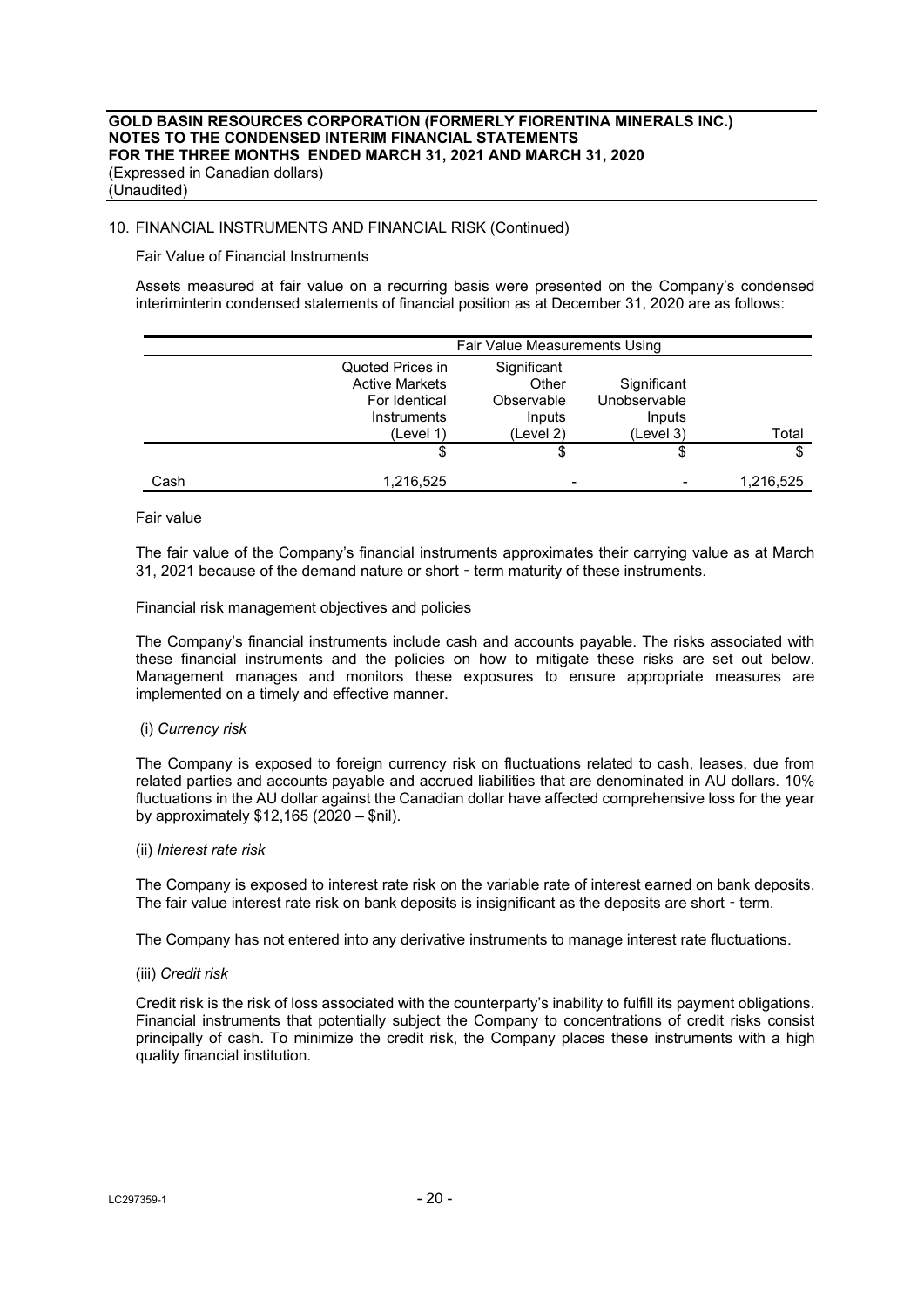### 10. FINANCIAL INSTRUMENTS AND FINANCIAL RISK (continued)

#### (iv) *Liquidity risk*

In the management of liquidity risk of the Company, the Company maintains a balance between continuity of funding and the flexibility through the use of borrowings. Management closely monitors the liquidity position and expects to have adequate sources of funding to finance the Company's projects and operations.

#### 11. EQUIPMENT

|                            | Computer  | Office    |       |
|----------------------------|-----------|-----------|-------|
| COST:                      | Equipment | Equipment | Total |
|                            | \$        | \$        | \$    |
| Balance, December 31, 2019 | -         |           |       |
| Additions                  | 2,408     | 5,233     | 7,641 |
| Balance, December 31, 2020 | 2,408     | 5,233     | 7,641 |
|                            |           |           |       |
|                            |           |           |       |
| Additions                  |           |           |       |
| Balance, March 31, 2021    | 2.408     | 5,233     | 7.641 |

### 12. LEASE LIABILITY

#### Right-of-use Asset

The following is the continuity of the cost and accumulated amortization of right-of-use asset, for the period ended March 31, 2021:

|                                   | 2021    |
|-----------------------------------|---------|
| Opening balance                   |         |
| Additions                         | 25.470  |
| Amortization expense for the year | (4.016) |
| Balance, December 31, 2020        | 21.454  |